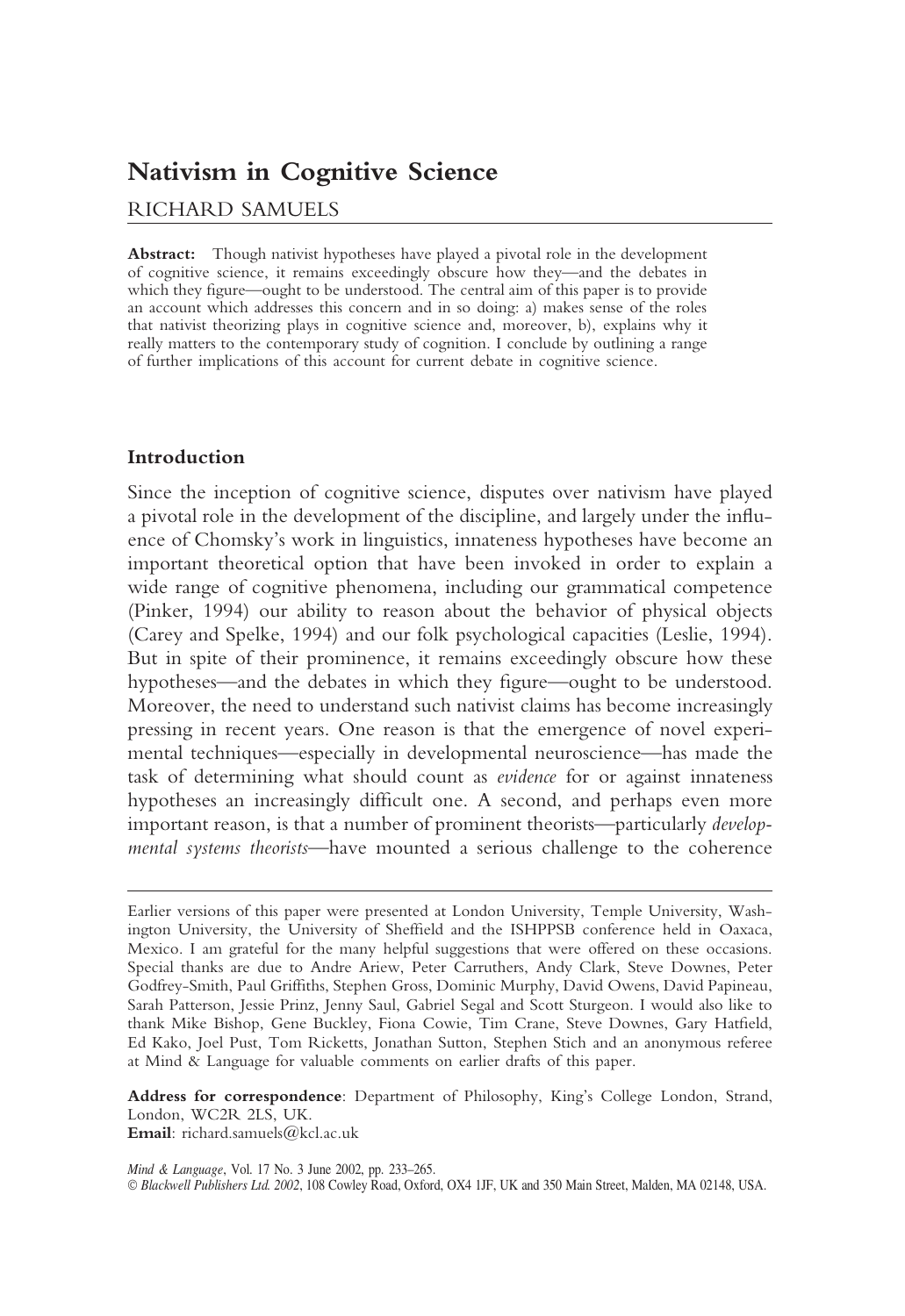and significance of nativism by arguing that the notion of innateness is at best unnecessary and at worst a deeply confused notion whose effect on the study of cognitive development has been profoundly detrimental (Oyama, 1985; Griffiths and Gray, 1992; Griffiths, 1997).<sup>1</sup>

The above concerns provide cognitive scientists who continue to engage in debate over nativism with a strong motive to clarify their enterprise and to show that it is important to the study of human cognition. This is the task that I pursue in the present paper. Specifically, there are two problems that I aim to address. The first—which I call the *problem of general nativism*—requires us to answer the following question: In what does the *general distinction* between nativism and non-nativism in cognitive science consist? The second problem the *problem of special nativism*—requires us to explain how claims about the innateness of specific (kinds of) cognitive structure, such as concepts, beliefs, modules and learning mechanisms, ought to be understood. As I construe it, this is equivalent to explaining what it is to be a nativist *with respect to* some specific (kind of) cognitive structure. In addressing these questions, I develop an account of nativism, which, for want of a better name, I call *primitivism*. According to this account—which is similar to a proposal developed by Fiona Cowie—innate cognitive structures are ones that are not acquired by any *psychological* process or mechanism. I argue that a suitable elaboration of this view has the notable virtue of explaining the central *roles* that the notion of innateness—and debate over nativism—play in the inferential and explanatory practices of cognitive science and, moreover, shows why they *really matter* to the contemporary study of cognition.<sup>2</sup>

Before providing such an account, however, I first need to say something about *what* roles the notion of innateness plays in cognitive science—to lay down some *constraints* that our theory ought to satisfy. I address this task in section 1. Then, in section 2, I invoke these constraints in arguing against a cluster of highly influential approaches to understanding innateness; what I call *invariance accounts.* Moreover, I provide a diagnosis of *why* such accounts fail

<sup>1</sup> Moreover, even if one doesn't endorse such an extreme view, one might reasonably wonder why, given our increasing abilities to produce more detailed models of psychological development, such a venerable topic as innateness should be of anything more than *marginal* interest to cognitive science.

<sup>2</sup> It is perhaps worth stressing that primitivism is *not* intended to be a piece of ordinary language conceptual analysis—i.e. an analysis of our 'folk' notion of innateness. Though such an analysis might be useful for some purposes, I have two reasons for not pursuing it here. First, I strongly suspect that our ordinary uses of 'innate' and its cognates are at best various and at worst confused. (See Griffiths, 1997, pp. 55–64, for arguments in support of this claim.) Second, there is clearly no *a priori* reason to suppose that an analysis of a folk notion of innateness—even if it could be provided—would shed much light on nativism in contemporary cognitive science. Indeed, this is no more plausible than the claim that an analysis of our folk notion of *force* would shed light on the contemporary physicist's notion of force. To the extent, then, that we are primarily interested in understanding nativism within cognitive science, analyzing a folk concept would not appear to be an attractive strategy.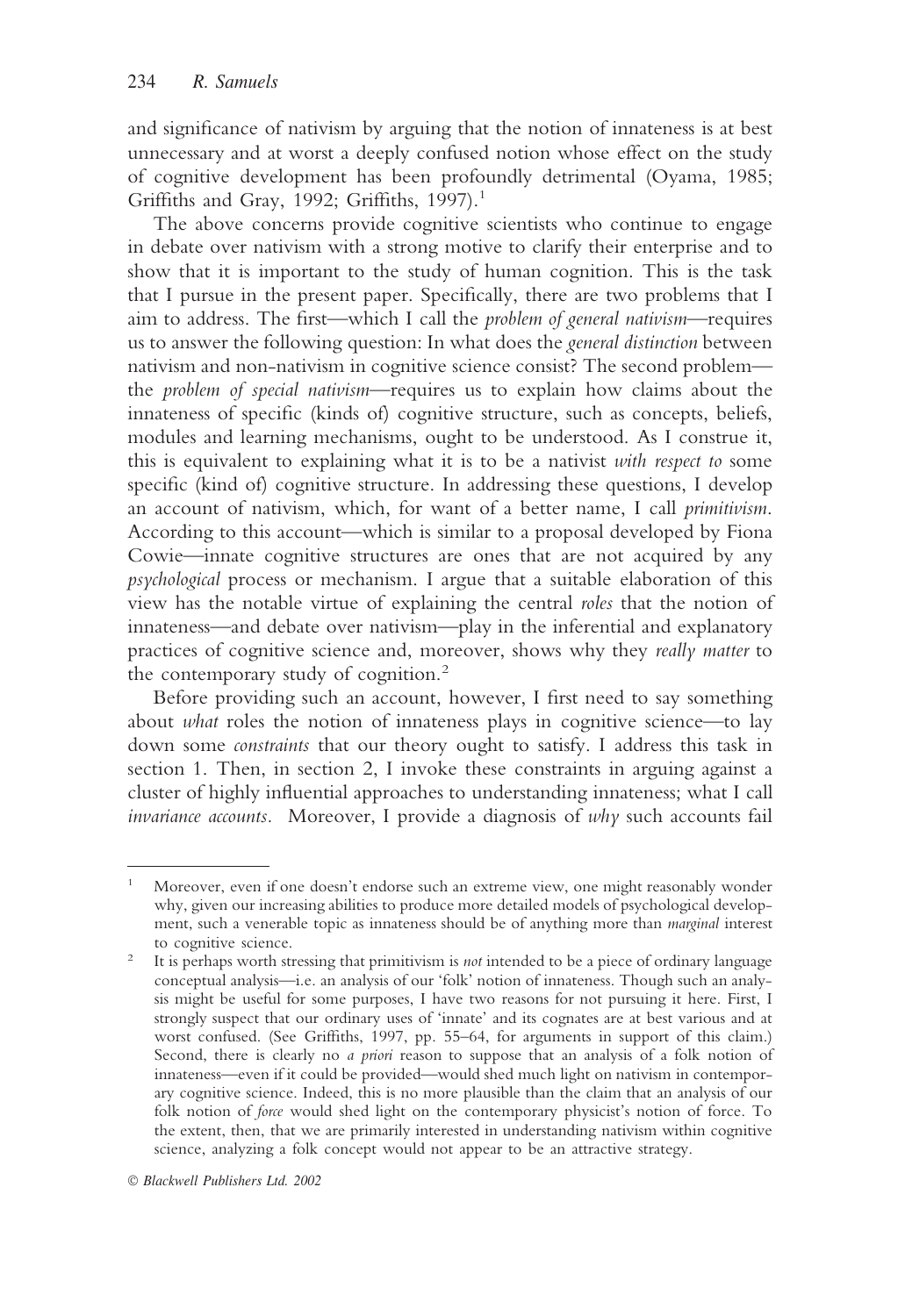to satisfy these constraints and suggest that the diagnosis motivates an alternative approach to understanding nativism. With this in mind, in section 3 I sketch the primitivist account and, in section 4, I show that it accommodates all our constraints on an adequate account of innateness and, to that extent, constitutes a highly attractive proposal. But despite its notable virtues, there is a major problem with the initial formulation of the primitivist account, namely that it incorrectly categorizes psychological structures that are acquired via accidental, nonpsychological processes, such as brain lesioning, as innate. In section 5, I discuss this problem and explore a number of ways in which it might be resolved. Finally, in section 6, I argue that the primitivist account has a number of further implications for how we should think about nativism in cognitive science. Not only does it suggest that a range of highly influential anti-nativist arguments from experimental neuroscience are simply *irrelevant* to disputes over nativism, but it also explains some of the most striking features of the contemporary debate. In particular, it explains why debates over nativism are so hard resolve and why they frequently devolve into disputes over the nature of scientific psychological explanation—specifically, over the framework within which scientific, psychological theories ought to be couched. If the primitivist account is correct, the debate over nativism in cognitive science is not merely a contemporary recasting of the age-old nature/nurture debate. At its heart, it is a dispute over the very nature of scientific psychological theorizing.

## **1. Some Constraints on an Account of Nativism in Cognitive Science**

There are a number of constraints or desiderata that a satisfactory account of nativism in cognitive science should (at least ideally) satisfy. Some of these constraints are more important than others. Moreover, virtually all of them are defeasible and most of them *ceterus paribus*. In this section, I describe four different kinds of desiderata—what I call *conceptual* constraints, *argument* constraints, *logical geography* constraints and *significance* constraints. I'll indicate, where appropriate, the relative importance of these desiderata.

### **1.1 Conceptual Constraints**

One central kind of constraint on a satisfactory account of nativism in cognitive science is that it should preserve widely accepted *conceptual truths* that constrain the notion of innateness as cognitive scientists deploy it.<sup>3</sup> If such a condition is not satisfied, then presumably the account on offer simply isn't an account of nativism as it figures in cognitive science. Unfortunately, there are precious

If you don't like talk of conceptual truth, the issue can be reframed without serious loss in terms of assumptions that are highly entrenched—or 'non-negotiable'—within cognitive science.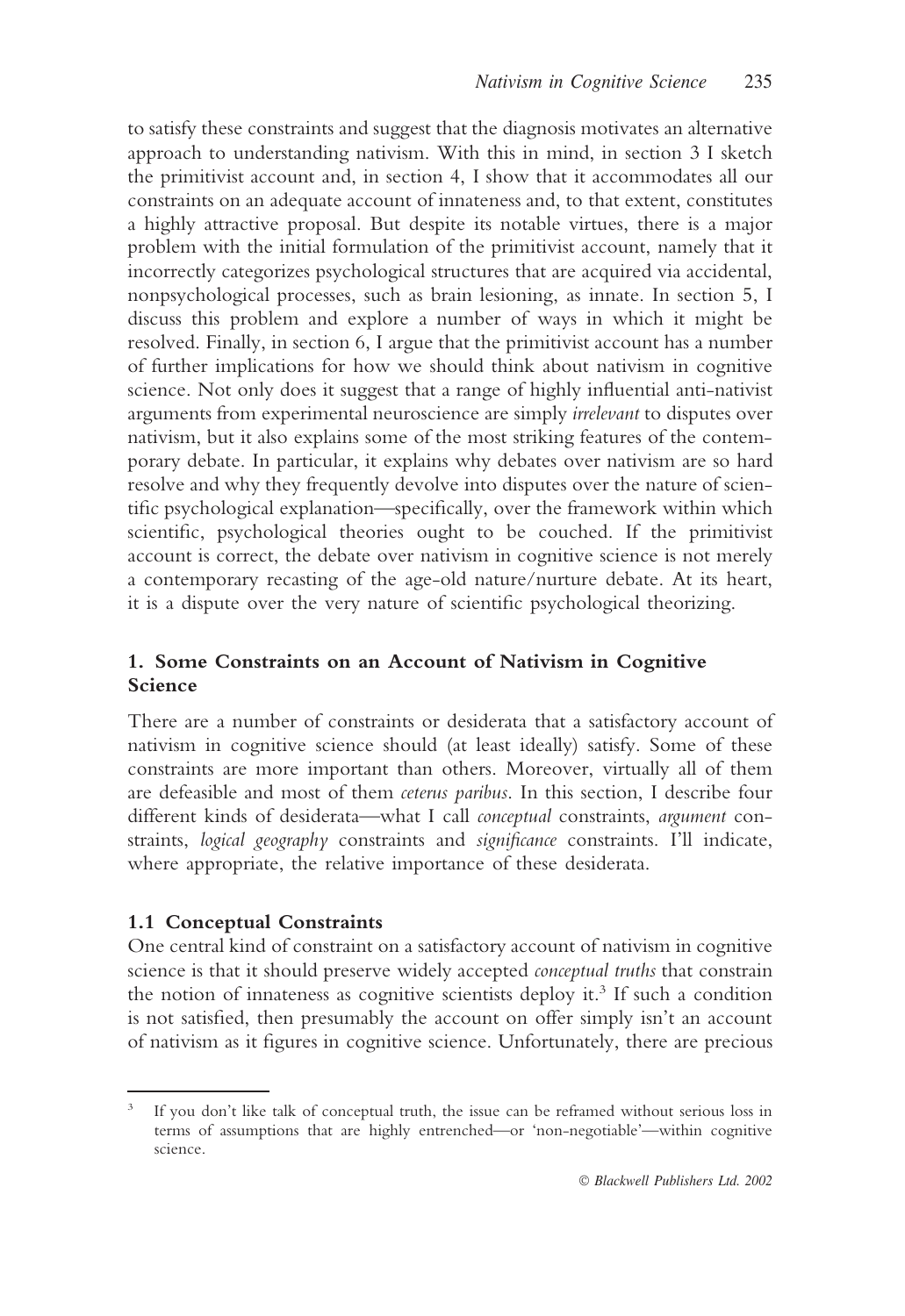few truths of this sort. Indeed, as far as I can tell, there are really only two plausible candidates. The first, which I call the *fundamental conceptual constraint,* consists in the following claim:

FCC: If a cognitive structure is innate, then it is not *learned*.<sup>4</sup>

This condition is so widely accepted among cognitive scientists and it's role in inference to and from innateness claims so pervasive, that any account of innateness that cannot accommodate it is surely unsatisfactory.5 This is not to say, of course, that nativism is incompatible with the existence of learning. Indeed, contemporary nativists invariably accept that human beings learn *lots* of things. Rather, the point is that the *sine qua non* of an innate cognitive structure is that it is not learned.

The second conceptual constraint, while perhaps less widely acknowledged in the cognitive science community, is nevertheless one that, all else being equal, an account of nativism ought to satisfy. According to this *negative conceptual constraint*:

NCC: The claim that a cognitive structure is innate does *not* imply that no environmental factors contribute to the acquisition of the structure.

This claim is little more than a banal truism. After all, it is very plausible to claim that *all* human characteristics depend on at least some interactions with things external to the organism (Block, 1981, p. 281). A fetus does not develop legs, arms and skin, for example, without exchanging oxygen, water and nutrients with its mother, and a neonate does not develop teeth and hair without breathing, drinking and eating. But all of this involves interaction with an environment external to the organism. So, if the notion of innateness is to be at all interesting, then it must satisfy NCC. Nevertheless, critics of nativism do not always respect this point. So, for example, in their recent and highly influential book, *Rethinking Innateness*, Jeffrey Elman and his co-authors maintain that a trait is innate just in case it is 'the product of interactions *internal* to the organism' and then proceed to reject the claim that there are innate representations on the grounds that the development of representations is sensitive to environmental factors (Elman *et al*., 1996, p. 23). Despite such occasional mistakes by non-nativists, however, the acceptance of NCC is so pervasive in cognitive science—especially among nativists—that any critique

<sup>&</sup>lt;sup>4</sup> Contrapositively: If a cognitive structure is learned, it is not innate.<br><sup>5</sup> It should be stressed that the notion of learning is itself an extreme

It should be stressed that the notion of learning is itself an extremely vexed one. I return to this issue in section 3.3.2. For present purposes, however, I wish merely to note that whatever accounts of innateness and learning one provides, it needs to turn out that 'innate' and 'learned' are related in such a way that a (token) psychological structure cannot be both innate and learned.

*Blackwell Publishers Ltd. 2002*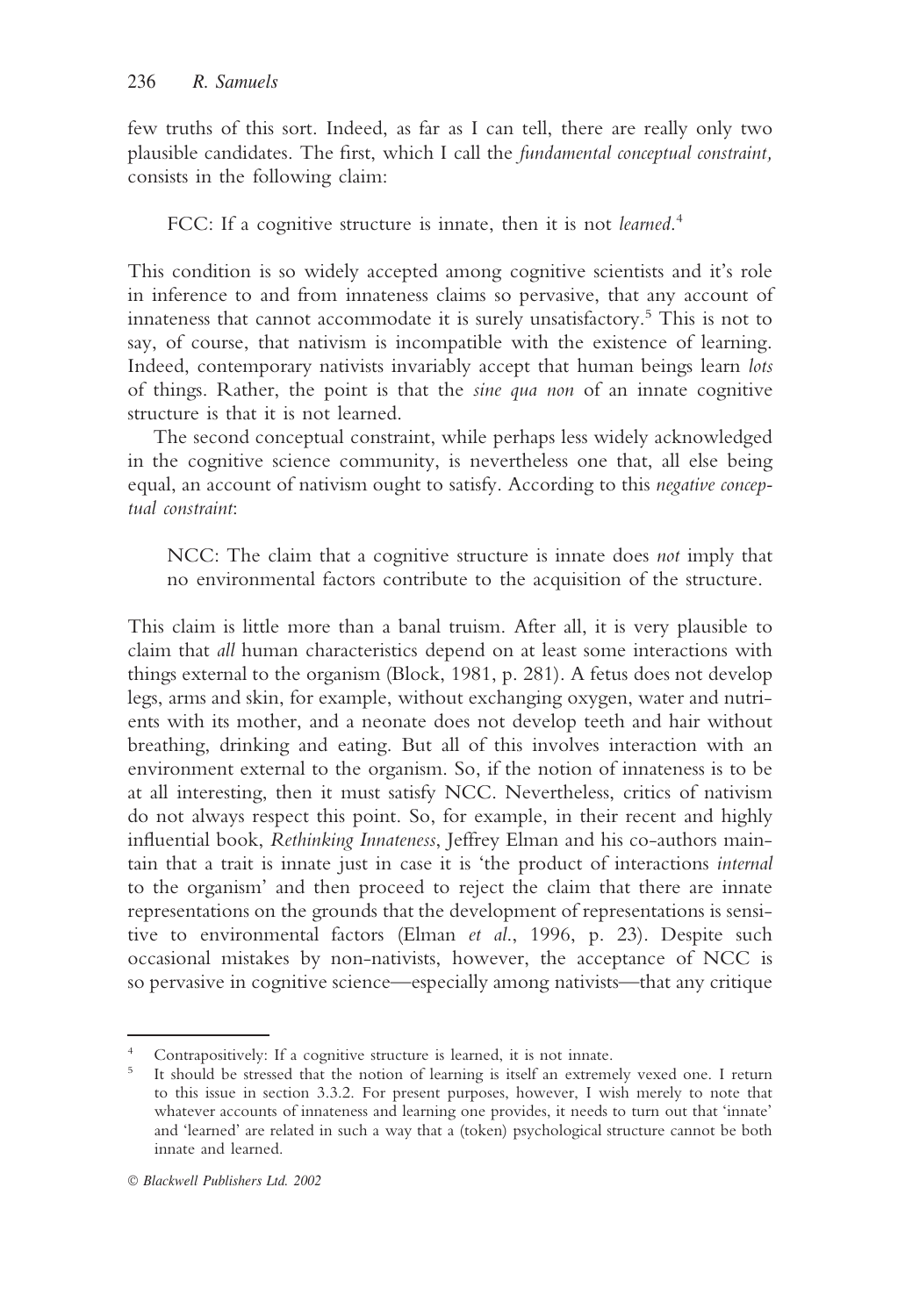which fails to take it into account only succeeds in refuting a straw man—a position that is easily undermined but accepted by no one.<sup>6</sup> For this reason, I assume that, *ceteris paribus,* a satisfactory account of nativism should respect the NCC.

### **1.2 Argument Constraints**

A second important kind of constraint on a satisfactory account of nativism in cognitive science—the *argument constraint*—is that, all else being equal, we should prefer an account on which the central arguments for nativist claims turn out to be at least *prima facie* relevant to establishing such claims.7 The motivation for this desideratum consists in a fairly straightforward application of a principle of charity. Unless we assume that the arguments which nativists invoke are at least *prima facie* relevant to establishing innateness claims, we are forced to conclude that nativists are extremely confused indeed. But such a conclusion is implausible. Though Chomsky, Fodor, Spelke and other nativists in cognitive science may be *wrong*, they are surely not so *hopelessly* confused that their arguments are not even *prima facie* relevant to establishing the claims that they purport to defend.

What arguments should concern us in articulating this constraint in more detail? There are, of course, many arguments that have been invoked in support of nativist conclusions. The following three, however, really ought to be accommodated by a satisfactory account of innateness both because their relevance to establishing nativist conclusions is beyond serious doubt and because they are so frequently invoked.

The first and most well known of these three arguments, is the Chomskian *poverty of the stimulus argument* (Chomsky, 1980). While I assume that the reader is familiar with arguments of this kind, the rough idea is that they purport to show that some psychological structure—e.g. knowledge of grammar—is, in a sense, too rich to have been learned from experience and, hence, must be innate. Though such arguments are most familiar from discussions of language acquisition and are frequently invoked in support of the claim that humans possess an innate universal grammar, it is possible to apply them to other domains, such as theory of mind.<sup>8</sup>

<sup>6</sup> Thus, for example, Fodor maintains that 'Linguistics is the locus classicus of recent nativist theorizing. But linguists might reasonably claim to be the only cognitive scientists who have ever taken the interactionist program completely seriously' (Fodor, 1998b, p. 146). See Chomsky (1980), Fodor (1981), Fodor (1998a) and Scholl and Leslie (1998) for further expressions of the nativist commitment to NCC.

When speaking of 'central arguments' I mean ones that are prominent in the cognitive science literature and which are widely considered to be relevant to establishing nativist claims.

<sup>8</sup> It worth pointing out that POS arguments come in a variety of forms. One important distinction is between: (a) *a posteriori* POS arguments which are based on specific empirical claims about the inputs to and outputs from the acquisition process and (b) *a priori* POS arguments which do not depend on such empirical details but instead seek to infer the existence of innate cognitive structure from a consideration of the logical structure of the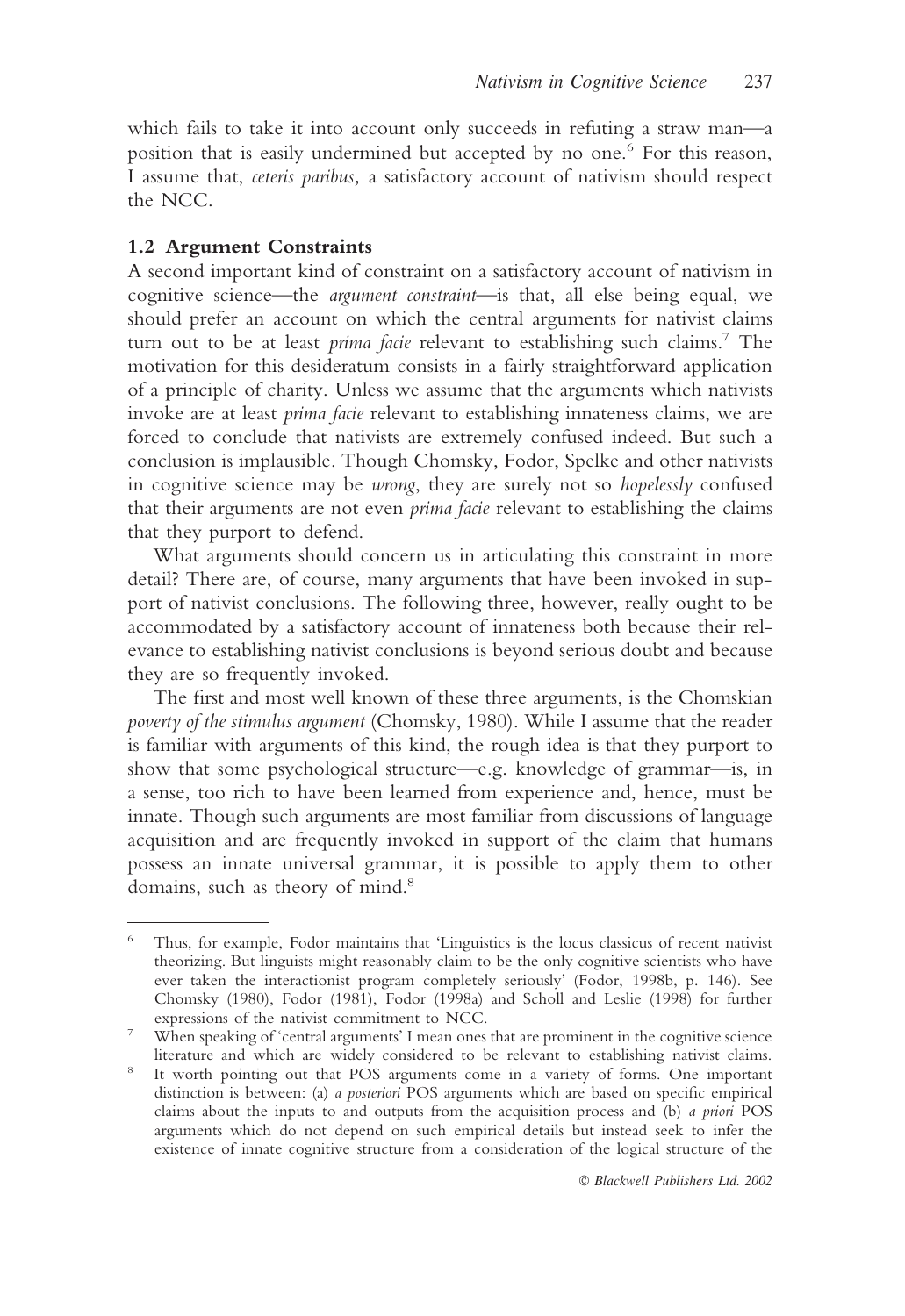A second and closely related kind of argument that an account of nativism ought to accommodate is what we might call the *argument from early development*. Though perhaps merely a particular variant of the poverty of the stimulus argument,<sup>9</sup> its deployment in developmental psychology is so pervasive that it is worth treating separately. So, for example, arguments from early development figure prominently in the work of Spelke, Carey and Wynn (Wynn, 1992; Carey and Spelke, 1994; Karmiloff-Smith, 1992). These arguments take roughly the following form. First, it is observed under experimental conditions that infants possess certain capacities—e.g. the capacity to distinguish between the sizes of different classes. Second, it is argued that the capacity in question is best explained by positing some kind of cognitive structure—e.g. number concepts or bodies of information about numbers or a counting mechanism of some kind. Finally, it is argued that because the capacity emerges exceedingly early in development, it is implausible to claim that the structure which subserves it was learned in the time available. Thus advocates of this kind of argument conclude that the structure in question is (probably) innate.

A final argument that a satisfactory account of nativism ought to accommodate is what we might call, for want of a better name, the *universal acceptance of nativism argument*. Ned Block articulates the argument in the following manner:

No organism can learn without a mechanism that accomplishes this learning. Hence at least one learning mechanism must be innate (if only a mechanism for acquiring other learning mechanisms). (Block, 1981, p. 279)

Block thus concludes that 'even Skinnerian behaviorists must (and often do) allow that there is an innate learning mechanism' (*ibid*.). Of course, this argument is not supposed to show that there is *lots* of innate psychological structure. Rather it is intended to show merely that every psychological theory is committed to at least *some* innate structure. But, perhaps because of the modesty of this conclusion, the argument has extremely wide acceptance among both nativists and their opponents. Indeed it is so widely accepted that its status appears to be viewed as little more than a banal truism among virtually all those engaged in debate over nativism. Thus Quine—no friend to nativism—

acquisition-task itself (Cowie, 1999). For our present purposes, however, this is not a distinction that need concern us. See Cowie (1999) for a recent discussion of poverty of the stimulus arguments.

Nonetheless, they differ from the original Chomskian arguments in at least two respects. First, they draw far more heavily on detailed experimental findings from the developmental psychological literature. Second, they do not maintain that there is insufficient *information* in the environment to permit the learning of particular psychological structures. Rather they maintain that, *irrespective* of what information is available, the infant has insufficient *time* to learn the structure in question in the period that, as a matter of fact, it takes to acquire the structure.

*Blackwell Publishers Ltd. 2002*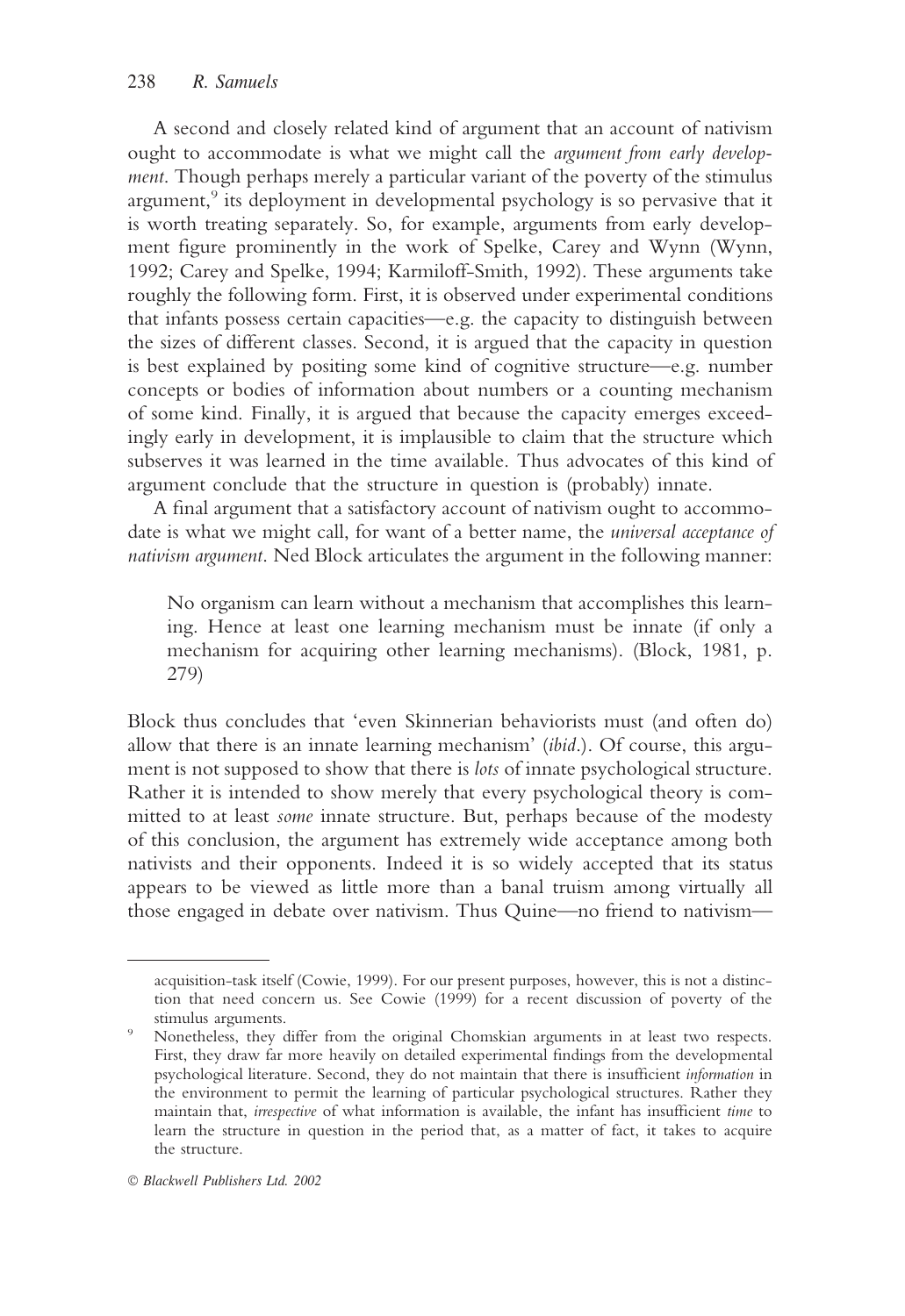appears to make much the same point when arguing that even 'the behaviorist is knowingly and cheerfully up to his neck in innate mechanisms' (Quine, 1969). Needless to say, nativists agree.

### **1.3 The Logical Geography Constraint**

A third constraint on accounts of nativism in cognitive science is that they should not distort the *logical geography* of the debate. Specifically, *ceteris paribus*, an account should preserve the standard categorization of central figures. For instance, Piaget and Skinner should, all else being equal, be categorized as nonnativists and Fodor and Chomsky as nativists. This is a very plausible constraint. After all, if an account were, for example, to categorize Chomsky as a nonnativist and Piaget as a nativist, then, in the absence of strong reason to adopt such a revisionist stance, we would surely conclude that the proposal simply failed to capture nativism as it figures in cognitive science.

#### **1.4 The Significance Constraint**

A final constraint on a satisfactory account of nativism is that, all else being equal, it should explain the *significance* of debate over nativism in cognitive science. In other words, it should explain why nativism *matters* to cognitive scientists. I have two main reasons for proposing this constraint. First, the fact that many prominent psychologists and cognitive scientists have invested so much time trying to determine which cognitive structures are innate, provides us—at least presumptively—with reason to think that this dispute *is* an important one. Second, unless we possess an explanation of *why* debate over nativism is important, it becomes extremely unclear why we should continue to debate such matters at all. If, in other words, we are to defend the practice of inquiring about the innate structure of the human mind, then we ought to possess some grounds for thinking that it is an important issue.

To summarize: I have argued that a satisfactory account of nativism in cognitive science should (at least ideally) meet the above four constraints or conditions of adequacy. With this in mind, it's time to consider some accounts of nativism and see how well they fair in meeting these constraints. I will not attempt to provide a comprehensive critique of all the extant accounts. That would be too large a task and, in any case, virtually all of these proposals have already been ably criticized elsewhere.<sup>10</sup> Instead, I propose to focus primarily on what is surely the most popular, contemporary approach to understanding innateness—especially among philosophers of biology—what might be called the *invariance approach*.

<sup>10</sup> See, for example, Ariew 1996 and 1999; Cowie, 1999 Chapter 1; Griffiths and Gray, 1992; Griffiths and Sterelny, 1999 and Wimsatt, 1999.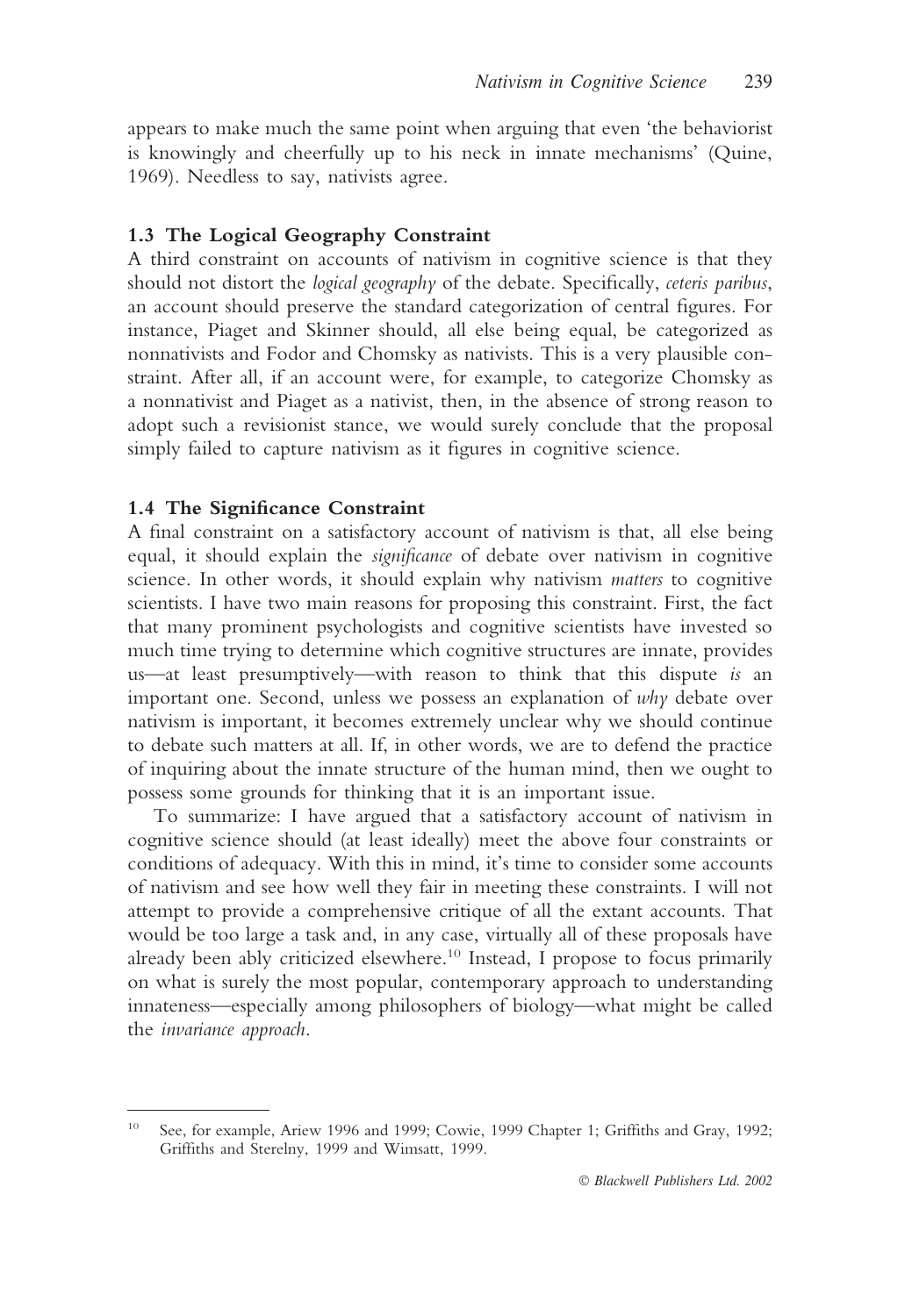### **2. Invariance Accounts of Innateness**

The general idea behind all invariance accounts is to define innate traits as those whose development is invariant with respect to some appropriate range of developmental environments. Innate traits are ones that are highly invariant and those that are insufficiently invariant are not innate. My main objective will be to highlight how this approach fails to accommodate many of the constraints outlined in the previous section and to identify a pattern of failure that warrants the adoption of an alternative account. But before doing so, it would be helpful to consider briefly why such accounts are so popular.

### **2.1 Two Routes to the Invariance Account**

There are at least two routes to the adoption of an invariance account of innateness. The more *direct* route consists in the straightforward invocation of invariance in order to characterize innateness. The *indirect* approach is mediated via a complex discussion of genetic determination.

1. *The Direct Route* On the face of it, the invariance approach is a plausible way of fleshing out much of what we are inclined to say about the notion of innateness. One very natural starting point for trying to develop an account of innateness is the intuitive dichotomy between what is innate and what is *acquired*. Indeed, one might think that, at least as a first pass, *what it is* for a structure to be innate is for it to be non-acquired. Leaving things here, however, would surely be unsatisfactory since there are clearly *lots* of different things that one might mean by 'acquisition'. Unless we are told what the *appropriate* notion is, very little progress has been made.

Moreover, on some perfectly reasonable characterizations of 'acquired', the claim that a structure is innate just in case it is not acquired is clearly false. Consider, for example, what we might call the *baseline conception* of acquisition:

A (token) structure S is acquired by a particular object O (e.g. an organism) just in case O fails to possess S at all times prior to time t but possesses S at t.

Though this notion of 'acquisition' is a perfectly sensible one,<sup>11</sup> it is clearly insufficient for drawing the innate/noninnate distinction since, in this sense, *all* cognitive structures are acquired. Human cognitive structures are traits of biological organisms and it is exceedingly plausible to maintain that there is a point sufficiently early in development when humans lack *any* cognitive traits or structures whatsoever. (A blastocyst, for example, is a ball of cells with no cognitive traits.) In which case, humans must acquire (in the baseline sense)

<sup>&</sup>lt;sup>11</sup> Indeed, I will utilize it in developing my positive account of innateness.

*Blackwell Publishers Ltd. 2002*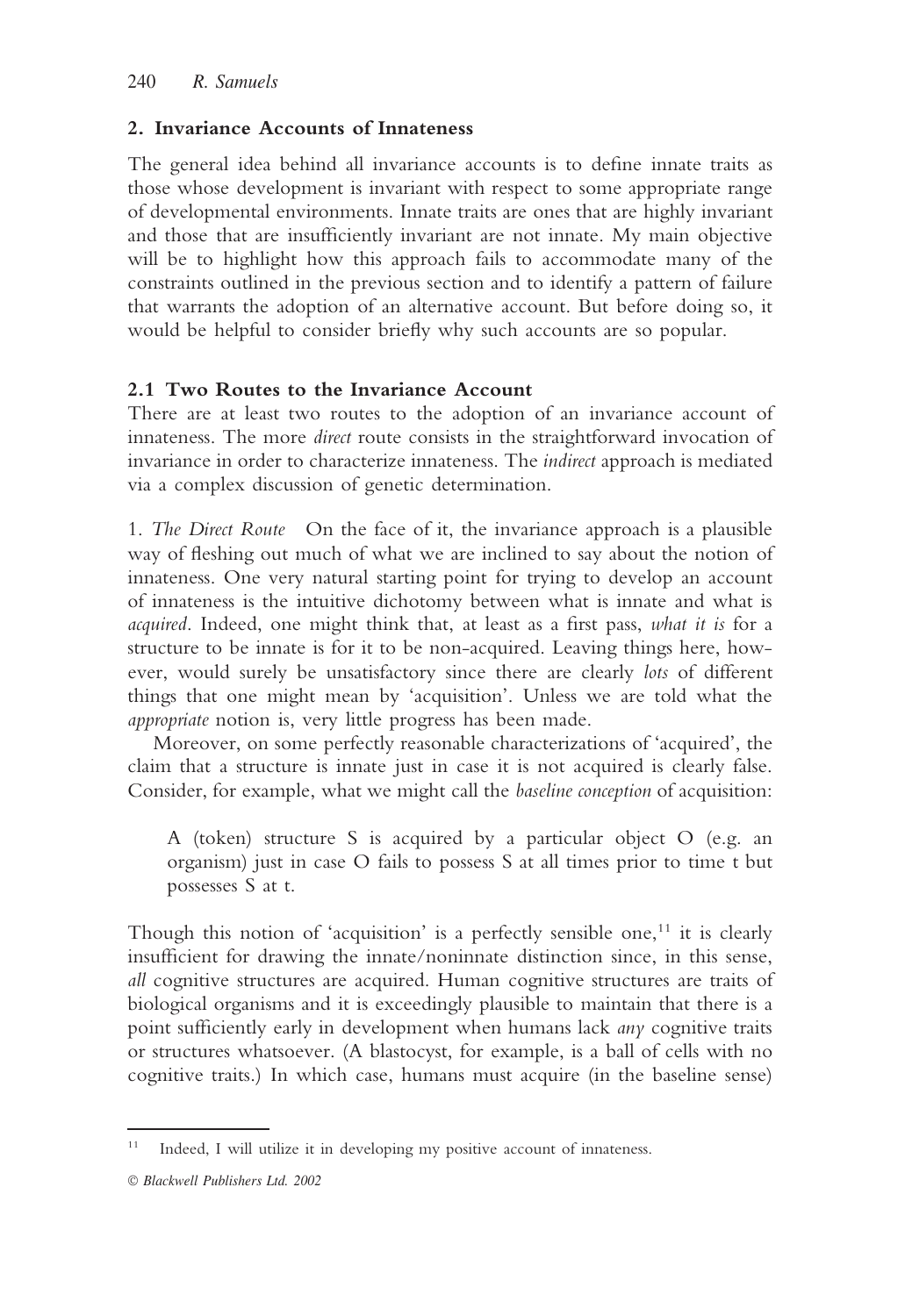*all* cognitive structures. So, if innate traits are the ones that are not acquired in the above sense, then there are *obviously* no innate traits whatsoever and nativism is obviously false. What, then, is all the fuss over nativism about?

Of course, this does *not* mean that innateness cannot be characterized in terms of *some* notion of (non-) acquisition. All that follows is that something more substantial than the baseline conception is required. But *what* more is needed? What should be added in order to develop a satisfactory account of innateness? In effect, this is the issue that all contemporary accounts of innateness attempt to answer. And on the face of it, the invariance approach appears to address this question in a plausible manner. What it says (roughly) is that innate structures are acquired (in the baseline sense) in all of a large range of developmental environments. As it were, what it is to be innate on this view is to be *robustly* acquired. This is an idea that arguably goes back at least as far as Descartes and has been explored more recently by, among others, Ariew (1996 and 1999), Sober (1999) and Stich (1975).

2. *The Indirect Route* The second and more indirect route to the adoption of the invariance account goes via a complex debate over the notion of genetic determination and its connection to the concept of innateness. On the face of it, it is enormously plausible to characterize innateness in terms of *genetic determination*. Thus, for example, Ned Block has suggested that one will not go far wrong if one understands 'the content of knowledge or capacities to be innate just in case the knowledge and capacities are . . . determined by the genes, rather than learned or otherwise determined by the environment' (Block, 1981, p. 280). But how should we understand this notion of genetic determination? Historically, there have been two dominant approaches:

- a. Genetic determination should be characterized in terms of genetic *causation*. Traits are genetically determined if they are *caused* (in the appropriate way) by genetic factors.
- b. Genetic determination should be understood in terms of genetic *representation*. Genetically determined traits are ones that are *represented in* the genes.

But, as has been frequently observed, *neither* of these approaches has met with much success. One cannot, for example, adopt the obvious causal account of genetic determination—that a trait is genetically determined just in case it is caused by genetic factors *alone*—because *no* biological trait is caused in this way. *All* traits causally depend on both genetic *and* environmental factors. Moreover, other attempts to characterize genetic determination in terms of genetic causation have been similarly unsuccessful. (See Block, 1981 and Griffiths and Gray, 1992 for discussions of this problem.)

Nor have attempts to provide representational accounts of genetic determination proven any more successful. For although it is superficially plausible to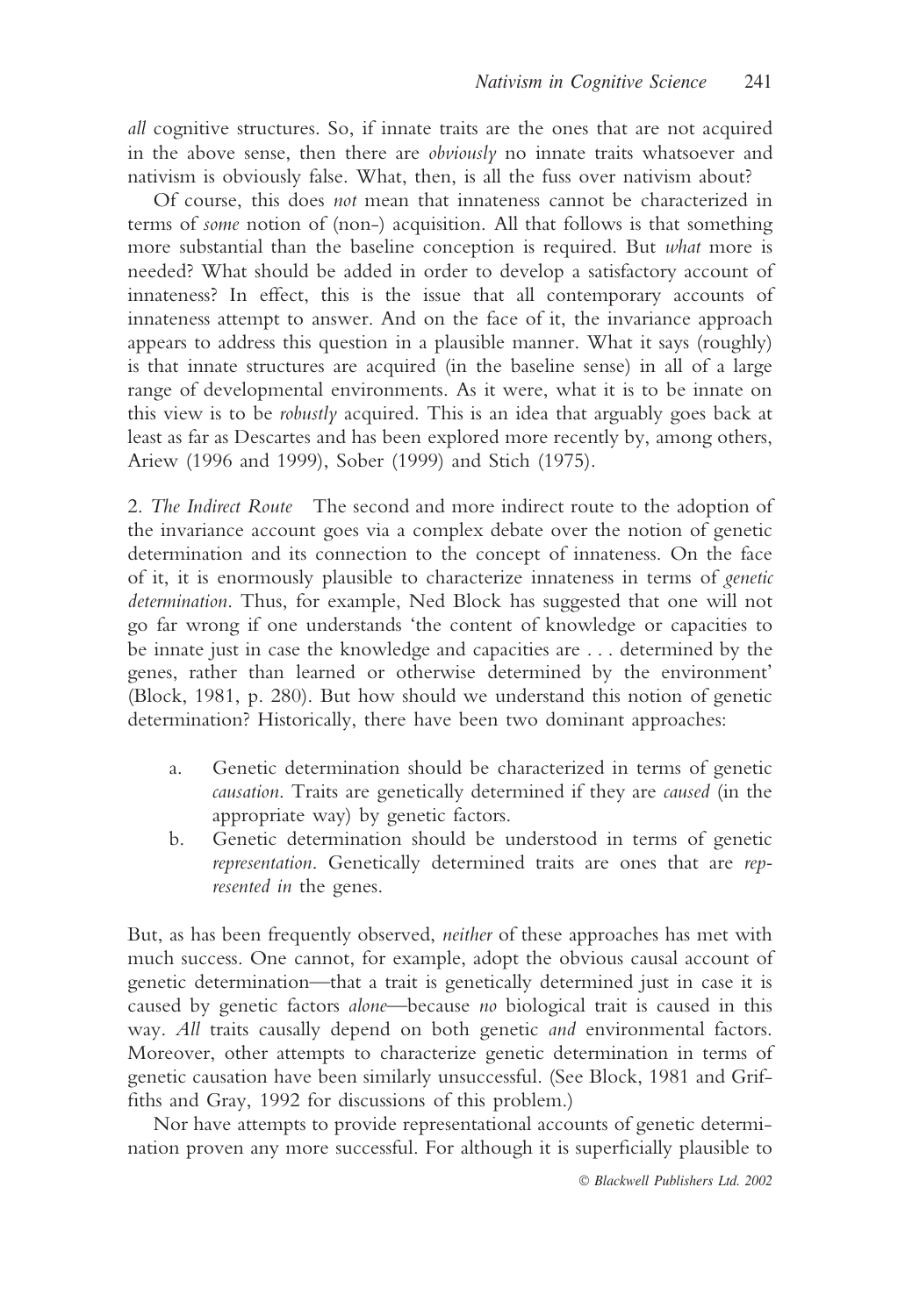claim that genetically determined traits are represented in the genes, there appears to be no appropriate notion of representation that will play the role required by such an account. (See Oyama, 1985; Griffiths and Gray, 1992 and Griffiths and Sterelny, 1999.) Suppose, for example, one adopts a straightforward causal-covariational account of representational content according to which R represents O just in case R causally covaries with O. The problem with this view is that it seems overwhelmingly likely that *all* traits causally covary with both genetic *and* environmental factors. In which case, all traits will be represented in both the environment and the genome (Griffiths and Sterelny, 1999).

Here's where the notion of developmental invariance enters the discussion. Given that attempts to explicate genetic determination in terms of causation and representation have proven so unsuccessful, perhaps we can analyze it in terms of developmental invariance. Thus, for example, Philip Kitcher maintains that our genetically determined characteristics are 'those that would persist under those changes in genetic background and in environment that allowed us to survive and thrive' (Kitcher, 1996, p. 243). But if a trait is innate just in case it is genetically determined and a trait is genetically determined just in case it is sufficiently invariant with respect to environmental change, then we end up with an invariance account of innateness.

### **2.2 On the Plausibility of Invariance Accounts of Innateness**

How *plausible* are invariance accounts of innateness? The answer, I maintain, is that they are not at all plausible. In arguing for this claim, I shall focus primarily on one of the most recent and most plausible of the many versions of the invariance account—one defended by Eliot Sober. It should be kept in mind, however, that, as far as I can tell, my objections apply *mutatis mutandis* to *all* extant versions of the invariance proposal.

Sober formulates his account of innateness in the context of discussing the contrasts between what he views as the 'traditional philosophical concept of innateness' and, *prima facie*, related notions that figure in contemporary biology. Having outlined a range of important putative differences,  $12$  he makes the following suggestion:

In view of all this, it is a reasonable hypothesis that the most that can be salvaged from the ancient concept of innateness is this: *a phenotypic trait is innate for a given genotype if and only if that phenotype will emerge in all of a range of developmental environments* (Sober, 1999).

<sup>12</sup> He observes, for example, that the traditional notion is closely tied to the concept of universality whereas the contemporary biologists notion is not.

*Blackwell Publishers Ltd. 2002*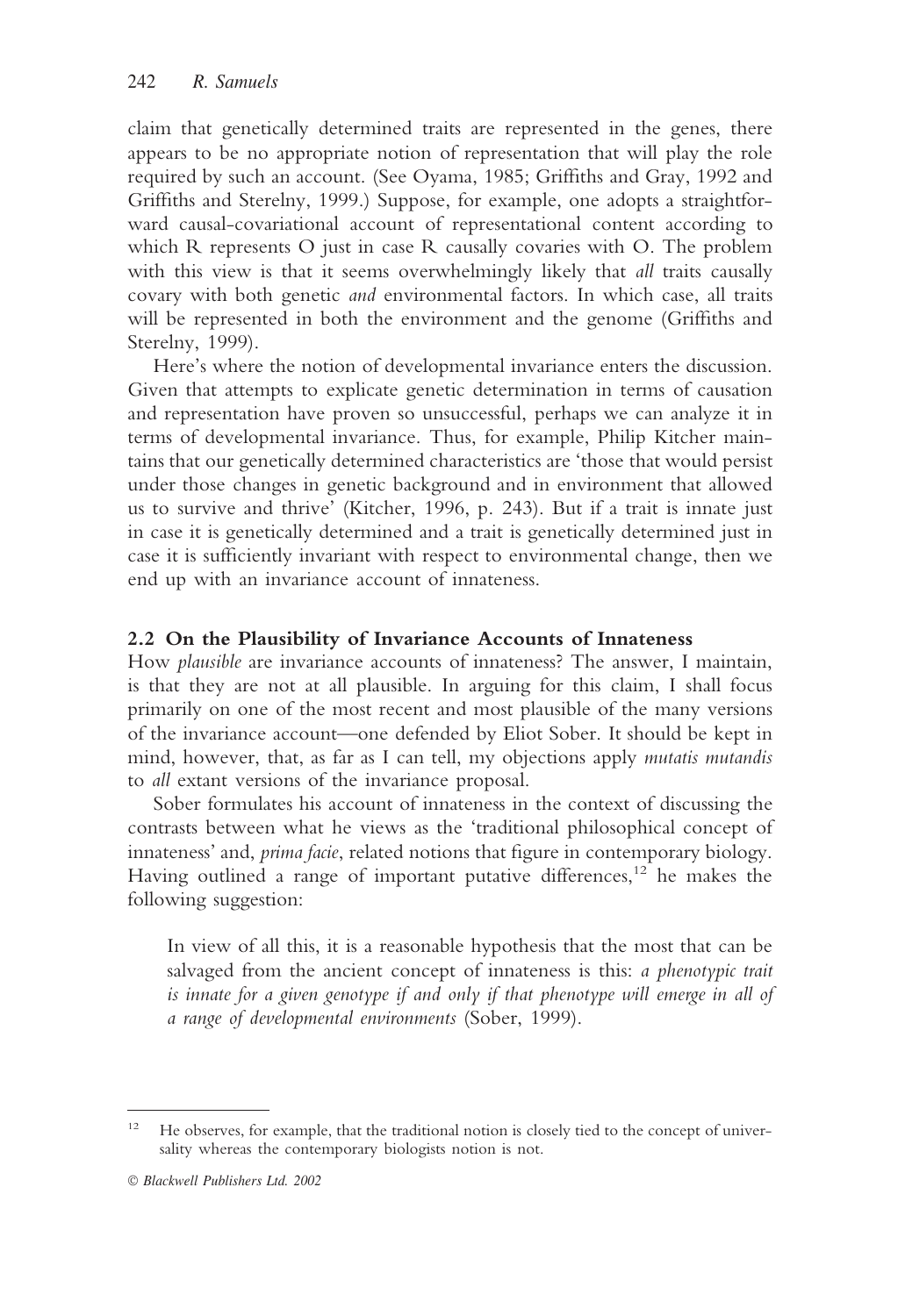The question of what counts as an *appropriate* range of environments is deliberately left open.13 But judging from Sober's own examples, it is traits that are acquired in *exceedingly wide ranges* of environments that will to be counted as innate. So, for example, a species of bird that acquires a characteristic song in all of a very large class of developmental environments will count as having an innately specified song repertoire. By contrast, a species that only acquires its characteristic song in a highly restricted range of environments—e.g. those in which it is sung by conspecifics—won't count as having an innate song repertoire.

Sober clearly thinks that, at least from the perspective of contemporary biology, the notion of innateness is best articulated in terms of developmental invariance. But his proposal suffers from a number of serious deficiencies as an account of nativism in cognitive science.<sup>14</sup> First, and perhaps most seriously, it's entirely unclear how it is supposed to satisfy the fundamental conceptual constraint. According to this constraint, if a psychological structure is learned, then it's not innate. But why, on Sober's account, should this be true? Consider, for example, the belief that water is wet. It is very plausible to maintain that pretty much every human being acquires this belief. Moreover, it is not implausible to claim that we *learn* it.<sup>15</sup> Indeed, given that there are samples of wet water in all the environments in which human beings live, it is hard to see why the belief that water is wet could not be learned by a general-purpose inductive mechanism in all of these environments. But if this is so, then presumably the belief that water is wet could be both learned *and* invariant across an exceedingly wide range of developmental environments. In which case, it could be both innate *and* learned on Sober's account.

Of course, one could respond to this objection by pointing out that there might be a way to fix the range of environments, so as to rule out the above example. But this response misses the point. Of course, there *may* be a way to gerrymander the environments in this fashion, but merely admitting this

<sup>&</sup>lt;sup>13</sup> Indeed, Sober has good reason for leaving this issue unaddressed, namely: he thinks that it can only be determined in a pragmatic and context-sensitive manner. Here is what he says on the matter. 'What counts as the appropriate range of environments is left open on this proposal. Perhaps there is a uniquely correct answer to this question; then again, maybe the range is determined pragmatically. It is difficult to see how the latter conclusion can be evaded' (Sober, 1999). Though I suspect that this pragmatist position is the most plausible one for an advocate of the invariance approach to adopt, it does not address the problems that I level against Sober's proposal. The question that concerns us is not whether there is a *single* range of environments relevant to the evaluation of all innateness claims but whether or not there is *any* range E—presumably determined by contextual and pragmatic factors that, when plugged into Sober's account, will yield a plausible account of nativism in cognitive science.

<sup>14</sup> Though I wish to remain neutral on the issue of whether or not Sober succeeds in capturing some notion of innateness that is used (or required) by contemporary biology.

<sup>15</sup> In fact, in order to run this argument, I need only defend the weaker claim that it is *possible* that we learn this belief.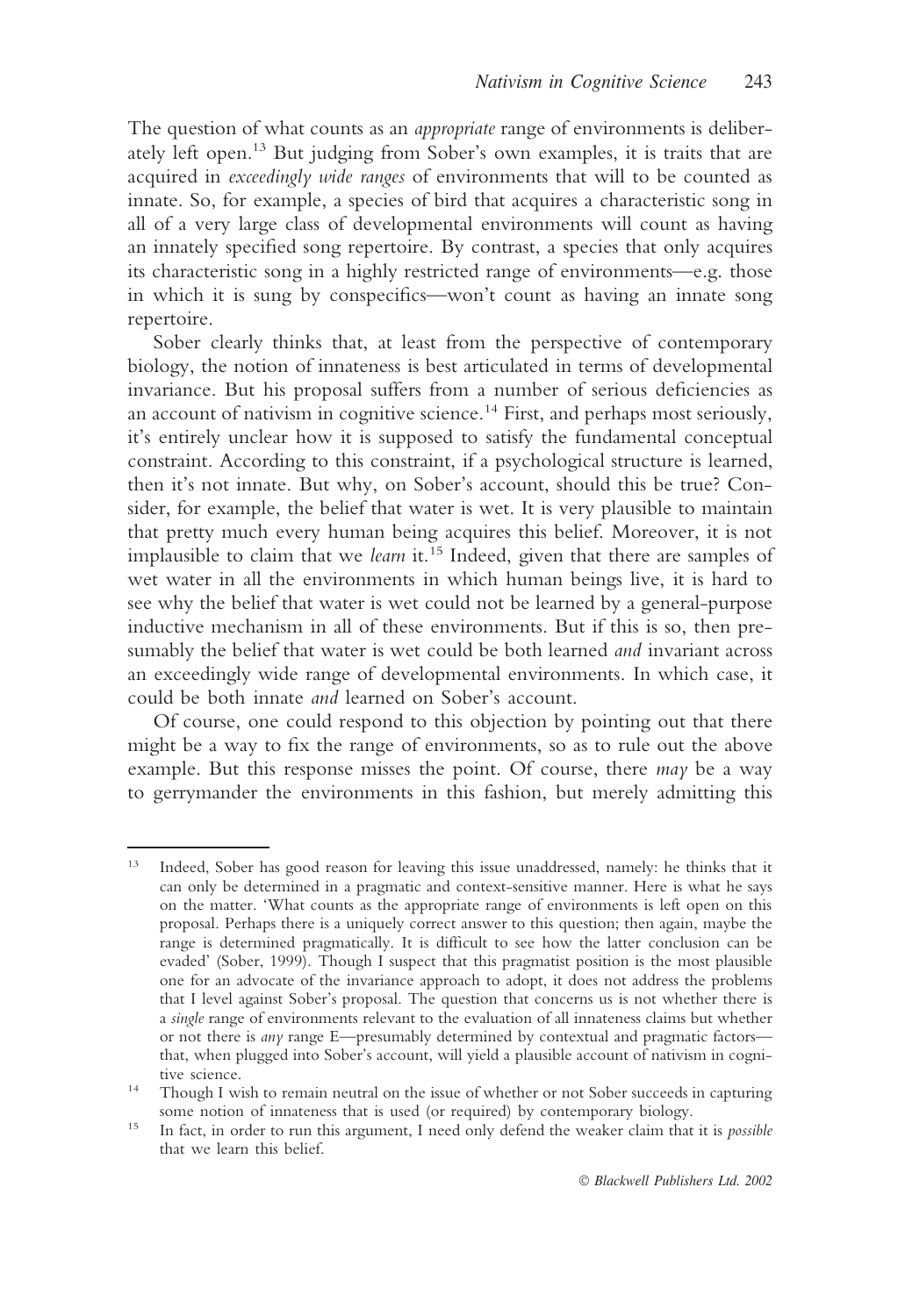possibility does not explain *why* the fundamental conceptual constraint is true. It merely issues a promissory note. Moreover, it is one that no one has, at present, any idea *how* to cash. We do not know, in other words, how to fix the range of environments in the appropriate fashion. In which case, we currently possess no idea how Sober's account accommodates the fundamental conceptual constraint.

Another problem with Sober's account of innateness is that it does not appear to satisfy the argument constraint. In order to do so it needs to explain why the arguments discussed in 1.2 are at least *prima facie* plausible arguments for nativist claims. But it does not seem to meet this challenge. In order to illustrate the point, consider the argument for the universal acceptance of nativism. This argument purports to show that all psychological theories are committed to the existence of at least *some* innate psychological structure. But why should this be true on Sober's account of innateness? Why, in other words, should the mere fact that not every psychological mechanism can be learned, provide support for the claim that the emergence of some psychological mechanisms is invariant across an exceedingly wide range of developmental environments? As far as I can see, there is no reason. Of course, if one were to make the assumption that unlearned traits tend to be highly invariant, then the inference would go through. But it is far from clear that there is any reason to make such an assumption. Bruises, haircuts and long toenails, to name only a few examples, are not learned, but none of them are highly invariant with respect to developmental environments. Nor, to my knowledge, is there any good reason to accept the more restricted claim that unlearned *psychological structures* tend to be highly invariant. Indeed, if the Chomskian claim that natural languages are not learned is correct, then there would appear to clear cases of psychological structures—i.e. grammars for natural languages, such as French and English—that are neither learned nor highly invariant.<sup>16</sup>

A final problem with Sober's invariance account is that it appears to violate the logical geography constraint by distorting the structure of the debate over nativism in cognitive science and by incorrectly characterizing the positions endorsed by some prominent theorists. On Sober's view, two traits can differ with respect to whether or not they are innate only if one is more developmentally invariant than the other. But it is far from clear that this correctly characterizes the nature of the dispute between nativists and their opponents in cognitive science. In order to do so, it would need to be the case that all such disputes ultimately turn on disagreements over the invariance of cognitive structures. But this is simply not the case. Consider, for example, the dispute between Piaget and Chomsky over the nature of cognitive development.<sup>17</sup>

<sup>&</sup>lt;sup>16</sup> Similarly, if Fodor's (1981) claim that many of our concepts are 'triggered' is correct, then it would appear that many of our concepts will be both unlearned and not invariant. See below for more discussion of triggering.

<sup>&</sup>lt;sup>17</sup> See Piattelli-Palmarini (1979) for a comprehensive overview of this debate.

*Blackwell Publishers Ltd. 2002*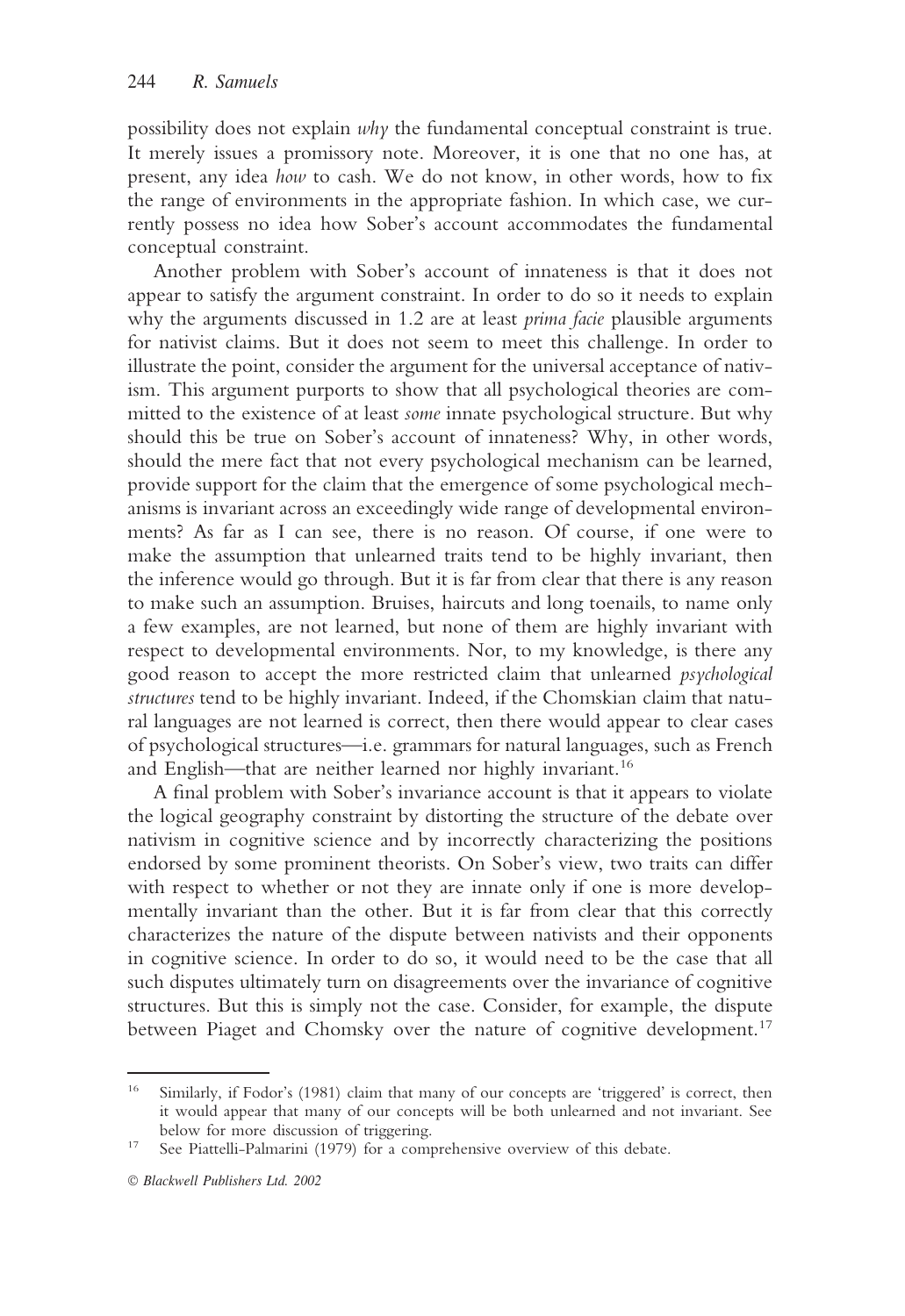Clearly, these prominent theorists disagreed over the extent to which the structure of the human mind is innately specified. But it is abundantly clear that the dispute did *not* center on issues about the developmental invariance of cognitive structure. Chomsky, of course, views much of human cognitive development as highly invariant. But so too did Piaget. In fact, one central feature of his view was that many structures—e.g. the object concept—are *highly invariant* even though there are *not* innately specified. Indeed, according to Piaget, not only do *all* normal children acquire such non-innate structures but, in doing so, they all conform to much the same developmental timetable.18 In which case, on Sober's account, Piaget would appear to be a nativist!

As we have seen, Sober's invariance account of innateness is subject to a range of serious objections. Moreover, I maintain that my critique generalizes to *all* extant versions of the invariance account. To my knowledge, all such accounts confront problems with accommodating the FCC, the argument constraint and the logical geography constraint. But *why* is this? What kind of *diagnosis* can we offer for these failures? Here is a suggestion. The fundamental flaw to which all invariance accounts are subject is that they attempt to explain the central features of innateness *solely* in terms of a *mapping* relation between genotypic and phenotypic traits, without imposing any substantive constraints on the mechanisms or processes in virtue of which such mapping relations obtain. What they all ignore, in other words, is the question of what *explains* the existence of such invariant mappings. It is precisely because they ignore this explanatory issue that invariance accounts violate the FCC by permitting the possibility of innate but learned cognitive structures. Moreover, the failure of invariance accounts to address this explanatory issue also results in its failure to identify the true locus of debate over nativism and its tendency to render familiar arguments for innateness claims irrelevant. If we are to produce a satisfactory account of nativism in cognitive science, I maintain that we need to place this explanatory issue at the very heart of our account. In the remainder of this paper I explore just such an approach—what I call the primitivist account of nativism.

#### **3. The Primitivist Account of Nativism**

In order to lay out of the primitivist account of nativism, I first need to outline the central notion invoked by the proposal—the notion of a *psychological primitive*. Having done so, I then explain how this notion can be used to address the problems of special and general nativism. Finally, I compare and contrast the resulting primitivist proposal with a number of related ones in order to clarify it further.

<sup>&</sup>lt;sup>18</sup> See Piattelli-Palmarini, 1979, p. 58 for an expression of Piaget's view that non-innate cognitive structures can be highly invariant.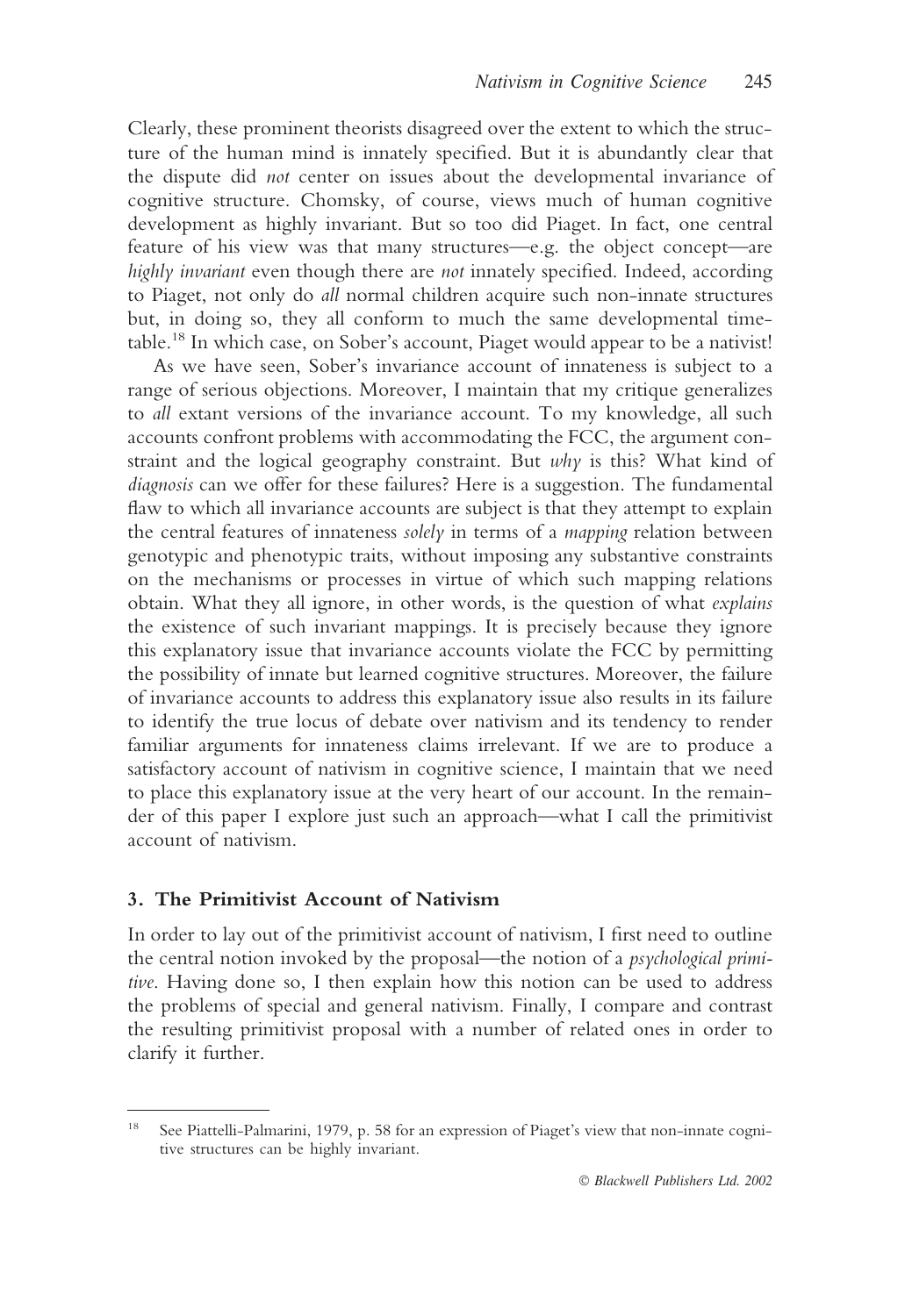## **3.1 Psychological Primitives**

The term 'primitive' is used in a variety of ways in the literature on nativism. In particular, it is frequently deployed in order to make claims about the relative *structural complexity*—or lack thereof—of certain cognitive structures. So, for example, in discussions of concept nativism, it is frequently used in order to denote concepts that do not have other concepts as constituents (Fodor, 1981; Laurence and Margolis, 1999). In what follows, however, I use the term 'primitive' in a nonstandard fashion. Rather than using it in order to express a *structural* notion—one that concerns the relative complexity of cognitive structures—I use it in order to express what might be called an *explanatory* notion of primitiveness. As I deploy the term, for a cognitive structure to be primitive is for there to be no theory of a certain kind that explains its acquisition. Specifically, let us say that a psychological structure S—e.g. a concept, belief, learning mechanism or module—is a *psychological primitive* just in case:

- 1. S is a structure posited by some correct scientific psychological theory.
- 2. There is no correct<sup>19</sup> scientific psychological theory that explains the *acquisition* of S (in the baseline sense of 'acquisition').<sup>20</sup>

According to this definition, to say that a cognitive structure S is primitive is to claim that, *from the perspective of scientific psychology*, S needs to be treated as one whose acquisition has no *explanation.* For although primitive cognitive structures are presumably acquired in the (baseline) sense that they are not possessed by an organism at one time but are possessed at some later time, psychology fails to provide an explanation of *how* they come to be possessed. Of course, this is not to say that there is no theory *whatsoever* that explains the acquisition of S. It may be the case and, indeed, presumably *is* the case that some other branch of science—e.g. neurobiology or molecular biology—can

<sup>19</sup> What is it for a scientific psychological theory to be *correct*? Though this is a natural question to raise given that the notion of a psychological primitive is partially defined in terms of the notion of a correct theory, it is not one that need concern us here. What it is for a scientific psychological theory to be *correct* is just a specific instance of the more general question of what it is for a scientific theory—*any* theory—to be correct. This is, however, surely a general issue in the philosophy of science and not a problem that is in any way peculiar to the philosophy of psychology, let alone the present enterprise of providing an account of nativism in cognitive science. Both for this reason and because nothing I have to say turns on the details of how we address this issue, I set it to one side.

<sup>&</sup>lt;sup>20</sup> Of course, when using the phrase 'there is no correct scientific psychological theory that explains the *acquisition* of S', I do *not* mean that we have not *discovered* such a theory. Such a view would make being a psychological primitive relative to the current state of psychological theorizing. Rather, I mean that *there is no such theory to be discovered*. On this view, whether or not S is psychologically primitive is *not* relative to the current state of theorizing within psychology. Even if we never actually *discover* a correct scientific psychological theory for the acquisition of S, it will still fail to be psychologically primitive, if there were some correct, scientific, psychological theory *to be discovered*.

*Blackwell Publishers Ltd. 2002*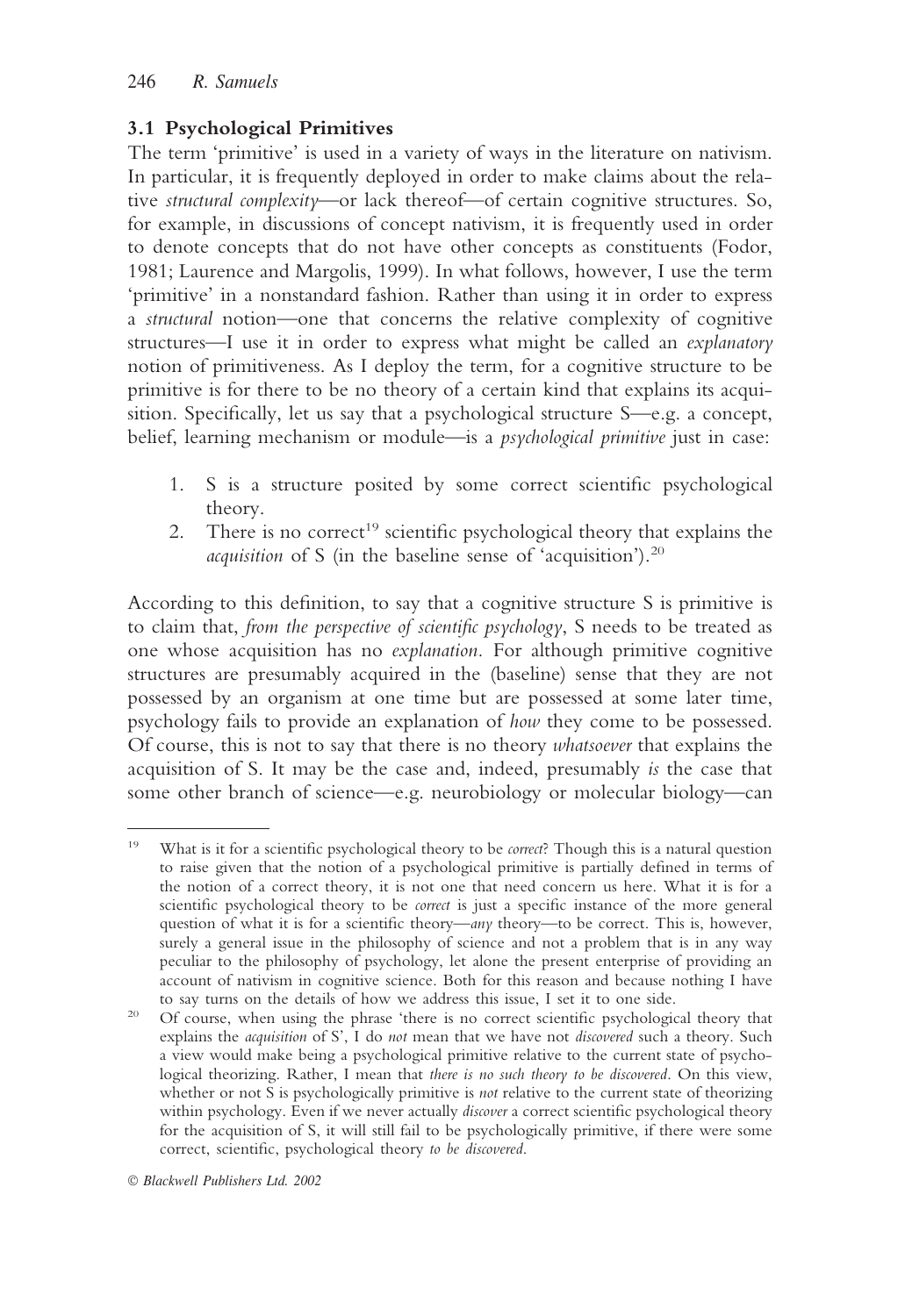provide an explanation. It's just that psychology cannot furnish us with such a theory.

It would be useful to consider how this notion of a psychological primitive applies to some familiar cases from the literature on concept acquisition. According to a highly influential cluster of theories, much of our conceptual repertoire is learned via an inductive process of hypothesis formation and testing (Bruner *et al*., 1956). Suppose that such theories are correct. Then the concepts so acquired are *not* psychologically primitive in the above sense because there *is* a correct *psychological* explanation of how they are acquired. Since hypothesis formation and testing is a paradigmatic example of a psychological process, if it were the case that concepts are acquired in this way, then they would not be psychologically primitive. By contrast, suppose that there are concepts that are acquired via what is often called a *triggering* process roughly, a 'brute-causal' process that is not mediated by any psychological states (Fodor, 1981).<sup>21</sup> Given that triggering is, almost by definition, a *non*psychological process, a concept so acquired will be psychologically primitive in the above sense. That is, such a concept will be psychologically primitive because no scientific psychological theory will provide a correct explanation of how it was acquired.

### **3.2 The Primitivist Response to the Problems of Special and General Nativism**

With this rough specification of the notion of a psychological primitive in hand, we are now in a position to provide a first pass at formulating an account of nativism in cognitive science that addresses the problems of special and general nativism. Addressing the problem of special nativism, you may recall, requires us to say how we ought to understand claims about the innateness of specific (kinds of) cognitive structure—i.e. what it is to be a nativist *with respect to* some specific (kind of) cognitive structure. To a first approximation,<sup>22</sup> then, the account I want to defend is that a psychological structure is innate just in case it is a *psychological primitive*. So, for example, the claim that there is an innate module for language acquisition amounts to the claim that there is a *psychologically primitive* module for language acquisition. While the module is a psychological structure posited by some correct scientific psychological theory, there is no correct, scientific, psychological explanation of how we come to possess it. Or, roughly equivalently, though the module is a psycho-

<sup>&</sup>lt;sup>21</sup> The notion of a triggering process is a notoriously vague and slippery one. Indeed, it's hard to find much agreement on how it should be understood aside from the more-or-less stipulative claim that triggering is a 'brute-causal' process of acquisition that is not mediated by any psychological states. See Fodor (1981) and Cowie (1999) for further discussion of what triggering is.

 $22$  In section 5, I refine this proposal in order to meet objections.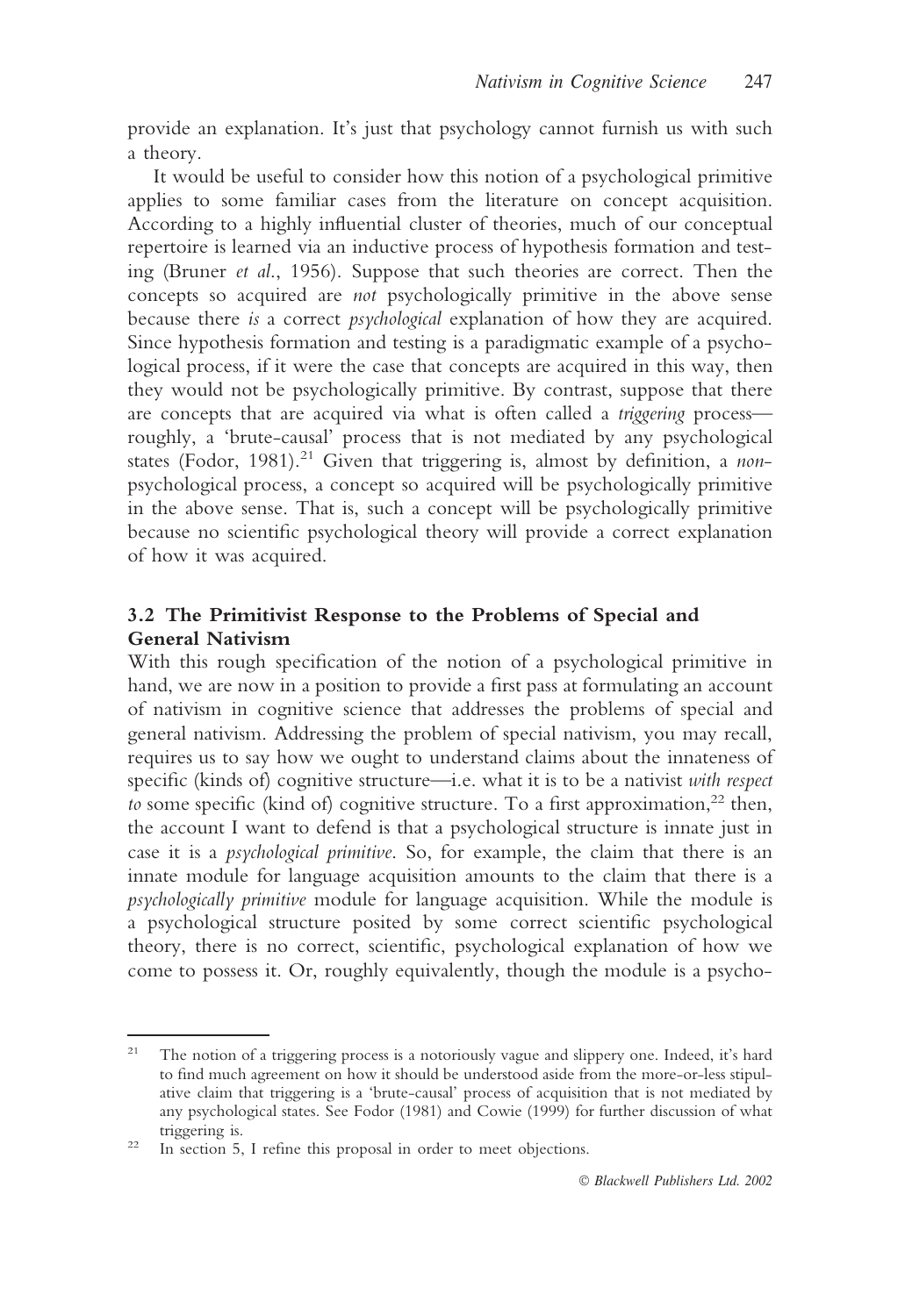logical mechanism, there is no psychological process or mechanism that is responsible for its acquisition.

Let's turn to the problem of general nativism. This problem requires us to address the question 'In what does the *general distinction* between nativism and nonnativism in cognitive science consist?' Though there are no doubt a number of issues that divide nativists and their opponents, I maintain that a central—perhaps *the* central—point of dispute in contemporary cognitive science concerns *the size of the inventory of psychologically primitive structures*. Nativists posit *lots* of psychologically primitive cognitive structure. By contrast, nonnativists maintain that there is far less. Of course, this distinction admits of degree and, hence, the extent to which one is a nativist or nonnativist can also admit of degree. But this is as things should be. Chomsky is, for example, clearly a nativist to some interesting extent even though Fodor—at least in some of his moods—is more nativistically inclined than Chomsky is.

### **3.3 Further Clarifications**

The above response to the problems of special and general nativism is clearly related to other claims that have been made in discussions of innateness. Specifically, it bears a resemblance to (a) the claim that innate structures are just the ones that are *not learned* and (b) Fiona Cowie's recent claim that one central strand in nativist theorizing denies that there are *naturalistic explanations* of how various psychological structures are acquired (Cowie, 1999). In order to clarify further the primitivist account, it will be useful to compare it with these claims. Moreover, in doing so, I'll make some brief comments on how, for the purposes of developing an account of nativism, I propose to construe the notion of a *scientific psychological theory of acquisition*.

**3.3.1 Primitivism and Non-Naturalism.** In her recent book, *What's Within*, Fiona Cowie defends a view of nativism that is, in certain respects, very similar to primitivism. In brief, according to Cowie, one central strand of nativist thought—which she calls *the mystery hypothesis*—is that 'the mind is much more mysterious than is dreamed of in the overly simplistic natural philosophy of the empiricist' (Cowie, 1999). More specifically, she claims that the mystery hypothesis is a form of *non-naturalism* according to which we cannot provide *any* scientific, causal-explanatory account of the acquisition of (at least some) concepts and beliefs.

There are, I think, a number of important virtues to Cowie's proposal. First, it is not implausible to claim that it succeeds in capturing a central issue that divided enlightenment rationalists, such as Leibniz and Descartes, from their empiricist counterparts. Second, I think that Cowie is entirely correct to characterize nativism as a largely negative doctrine that involves denying the availability of certain sorts of explanation. Nevertheless, *as an account of nativism in cognitive science*, primitivism is preferable since the mystery hypothesis fails to capture any position endorsed in the contemporary debate over innateness.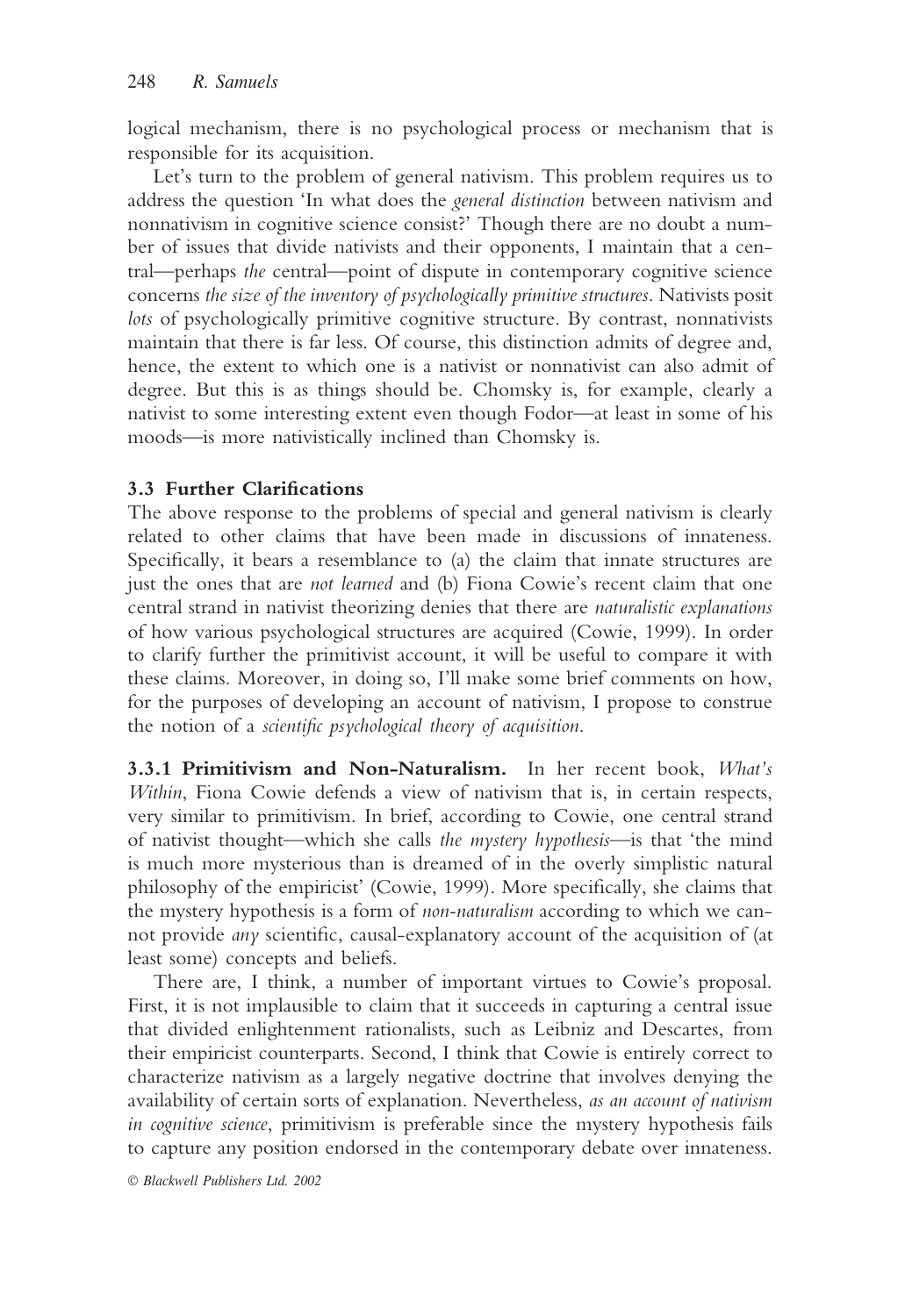Cowie's principal candidate for a contemporary mystery theory is Jerry Fodor's view of concept acquisition. But this is *prima facie* implausible given Fodor's frequent and sometimes strident endorsement of naturalism (Fodor, 1987). Moreover, Cowie's argument for the claim that Fodor is a mystery theorist is not convincing. What she *does* succeed in showing is that he denies the existence of *psychological* explanations of concept acquisition—'that explaining concept acquisition is none of the psychologist's business' (Cowie, 1999, p. 107). It does not follow from this, however, that Fodor is a mystery theorist in the sense outlined earlier. All that follows is that he endorses a form of primitivism about concepts.23 Perhaps this is all that Cowie really wants to claim.24 But there is another view that can be found in her work that appears to commit her to a more radical interpretation of Fodor's position. On this interpretation, his view suggests that 'it is the metaphysicians and not the scientists who get to explain concept acquisition' (Cowie, 1999, p. 111).

The evidence for this more radical interpretation is uncompelling, however. The first piece of evidence is that in *Concepts*, Fodor dismisses the claim that natural selection can provide a satisfactory account of concept acquisition. From this Cowie concludes that, according to Fodor, biology cannot explain how we get our concepts (p. 111). But there is much more to biology than *evolutionary* biology and, indeed, much more evolutionary biology than selection-based explanation. So, the mere fact that Fodor denies that natural selection can provide a satisfactory explanation of concept acquisition does not show that he rejects the existence of *biological* explanations of concept acquisition. There may be, for example, a neurobiological or molecular biological explanation of how concepts are acquired.

The second piece of evidence that Cowie invokes in support of her claim that Fodor is a mystery theorist, is his view that metaphysics holds the solution to what he calls the *doorknob/DOORKNOB effect*—the fact that we often acquire concepts (e.g. DOORKNOB) from experiences of their instances (doorknobs). But this does not really show that Fodor believes 'it is the metaphysicians—and not the scientists—who get to explain concept acquisition as well!' (p. 111). Rather, at most it suggests that Fodor thinks the *doorknob/DOORKNOB effect* is one that we should not expect a psychological theory of concept acquisition to explain. And, of course, this is entirely consist-

<sup>23</sup> As Cowie puts it: 'Nothing whatsoever follows from Fodor's argument about whether or not some other science might succeed where psychology must fail. Fodor is thus at liberty, or so it seems, to follow Locke in his more moderate moods, and conclude only that we should set concept acquisition aside as being outside psychology's ambit' (Cowie, 1999, p. 109).

<sup>&</sup>lt;sup>24</sup> This is suggested by Cowie's claim that 'whatever one makes of Fodor's apparent flirtation in his (1998) with non-naturalism, his basic contention—and the one I propose to hold him to—is that concept acquisition is not a psychological process, and hence is not the kind of thing about which a psychological theory can or should be given' (Cowie, 1999, p. 113).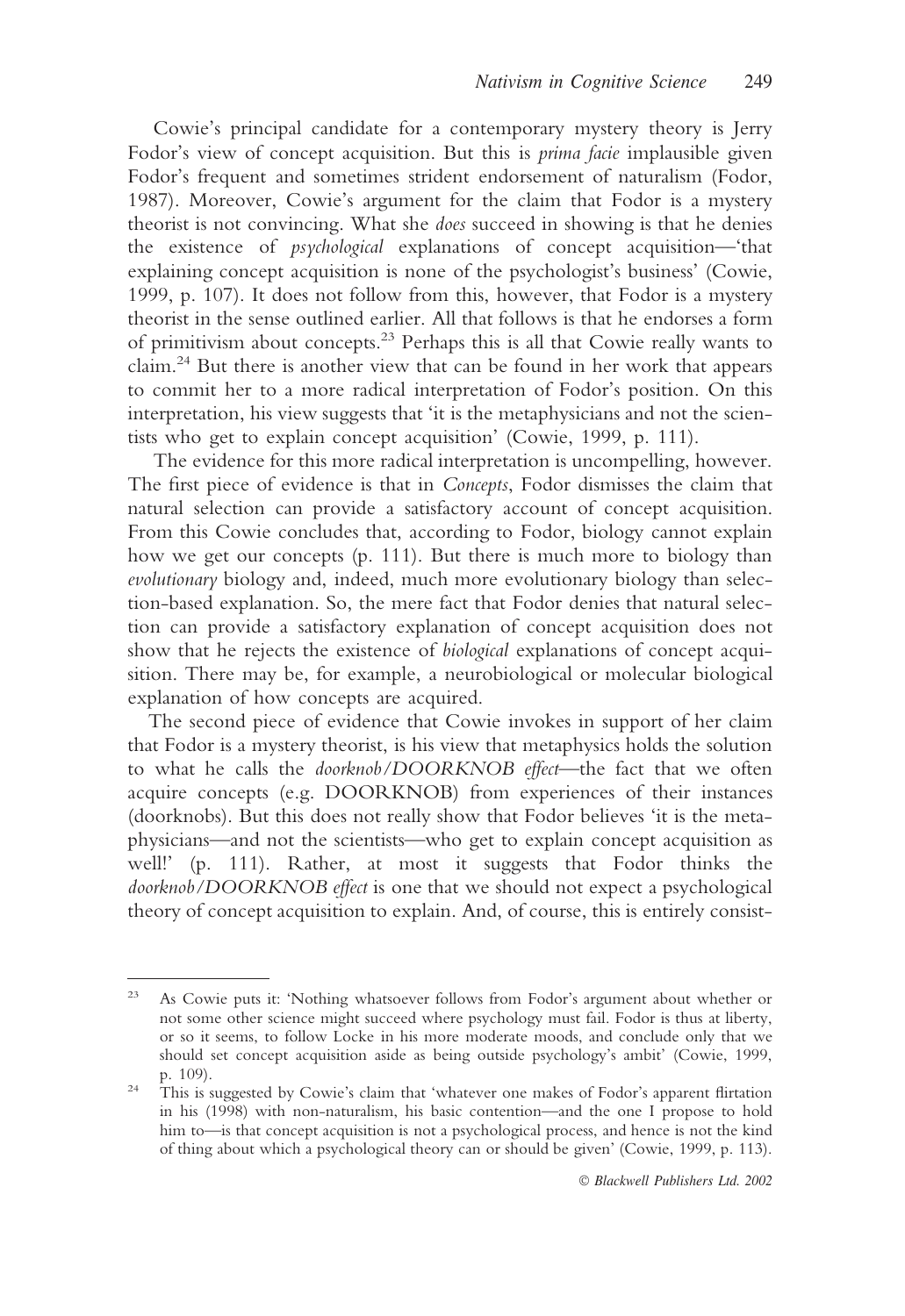ent with the idea that there should be a naturalistic, scientific explanation of concept acquisition.

**3.3.2 Learning and Primitivism.** A second proposal about nativism that bears a strong resemblance to primitivism is the familiar claim that something is innate just in case it not *learned*. Indeed, one might think that primitivism is merely a notational variant of this view. But clearly this depends on how we construe the notion of learning—an issue on which there is virtually no consensus. If by 'learning' we simply mean *any* psychological process by which psychological structures are acquired (in the baseline sense), then, on the primitivist account, being innate will be the same as being not learned. One view of primitivism, then,<sup>25</sup> (and a view that I am happy to accept) is that it as an articulation of the appropriate sense in which innate cognitive structures are not learned. But the term 'learning' is very often used in a more restrictive fashion in order to pick out a *subset* of psychological processes of acquisition. For example:

- 1. It is not uncommon to preclude various perceptual processes—such as visual processing—from counting as forms of learning, even though they are psychological processes of acquisition.
- 2. Similarly, it is common for cognitive scientists to characterize learning as an *inferential* process whereby stimuli are used as *evidence* in the formation of concepts or knowledge structures (Chomsky, 1980). So, for example, Fodor suggests that learning is best viewed as a *rationalcausal process* in which there are 'psychological mechanisms which. . .realize an inductive logic, and [are such that] the experiences of the organism stands in a confirmation relation to the. . .[structures]. . .whose availability they occasion' (Fodor, 1981, p. 283).

But neither of these restrictive uses of 'learning' is appropriate for providing an account of innateness. First, it would surely be incorrect to claim that structures acquired solely as a result of perceptual processing are innate. No-one in cognitive science, for example, would be at all inclined to say that novel visual representations are innate simply because they are the products of visual processing alone. So, the first of the above options is unsatisfactory. Similarly, characterizing innateness in terms of a *rational-causal conception of learning* is unsatisfactory. For although it might be plausible to characterize a cognitive structure as innate just in case it is psychologically primitive, it is implausible to characterize innateness in terms of not being rational-causally learned. Such a view would, among other things, violate the logical geography constraint.

 $25$  Though in section 5 I add an extra condition to my account of nativism.

*Blackwell Publishers Ltd. 2002*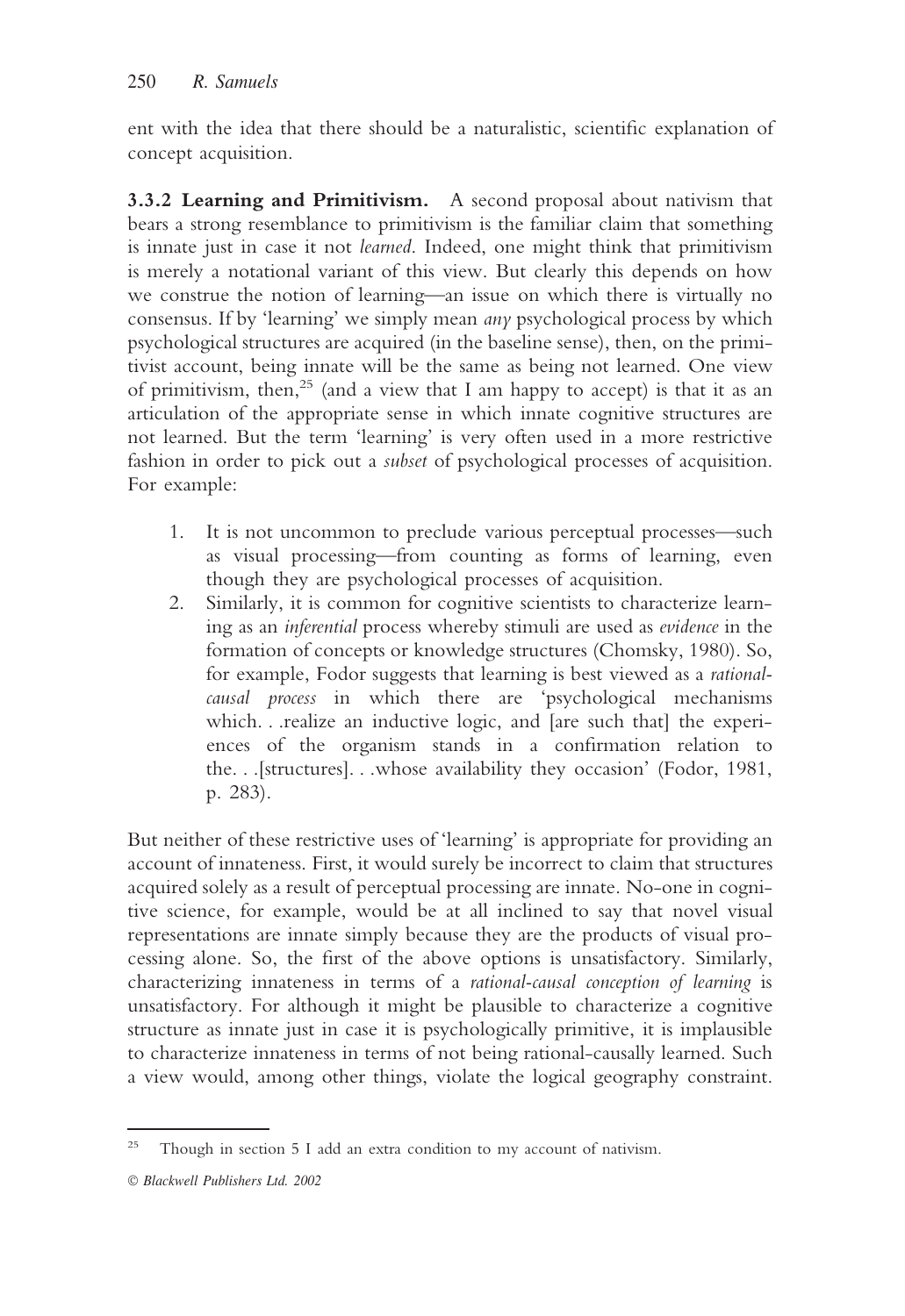Radical behaviorists are, for example, invariably viewed as nonnativists. But on the current proposal they will count as *extreme* nativists because they maintain that *no* inferential processes should be posited by a scientific psychology. For present purposes, then, when speaking of a cognitive structure's being psychologically primitive (and, hence, innate), I do not merely mean that it is not learned in either of the above narrow senses. Rather, I have in mind the broader claim that there is no scientific psychological explanation *whatsoever* of how it was acquired.

**3.3.3 Scientific Psychology.** The above discussion leaves open the question of what theories we should count as *scientific psychological theories of acquisition*. Clearly this is not an issue that can be addressed satisfactorily in the present paper. Nor, for our purposes, does anything much turn on this issue so long as we adopt a view that conforms to certain general constraints. (See below.) So, I will not attempt to defend a particular conception of scientific psychology here.

Nevertheless, it would be helpful to indicate what sorts of theories I have in mind when speaking of scientific psychological theories of acquisition. First of all, I am of course concerned with the sorts of theories that professional psychologists develop and defend as opposed to mere 'folk' explanations of the sort familiar from our everyday practice of predicting and explaining each other's behavior in intentional terms. But there are *lots* of different sorts of theories that professional psychologists have produced in order to explain the acquisition of psychological structures. And, to that extent, there are lots of different theories that can stake a claim—at least, presumptively—to being *scientific psychological* theories of acquisition. Having said that, there are two constraints that I want to impose explicitly.

First, we should impose an *ontogeny constraint*. We should concern ourselves with *ontogenetic* and not phylogenetic—i.e. evolutionary—theories about the acquisition of cognitive structure. If we counted evolutionary explanations of cognitive structure as psychological theories of acquisition, then the primitivist account would be untenable since it would imply that any cognitive structure that is produced by evolutionary pressures is *not* innate! Fortunately, there are at least two reasons for not counting evolutionary explanations as psychological theories of acquisition. First, given that it is almost invariably assumed—even among evolutionary psychologists—that evolutionary theories are *not* psychological ones, it is *prima facie* plausible to categorize them as non-psychological. Second, the ontogeny constraint is more or less implicit in the fact that, according to primitivism, what scientific psychology cannot provide are theories of *how* innate cognitive structures are acquired in the *baseline sense* of 'acquired'. What primitivism maintains is that if a cognitive structure S is innate, then scientific psychology can specify no mechanism or process in virtue of which S is possessed by an individual organism O at a given time t, even though there is no time prior to t at which O possesses S. But evolutionary theories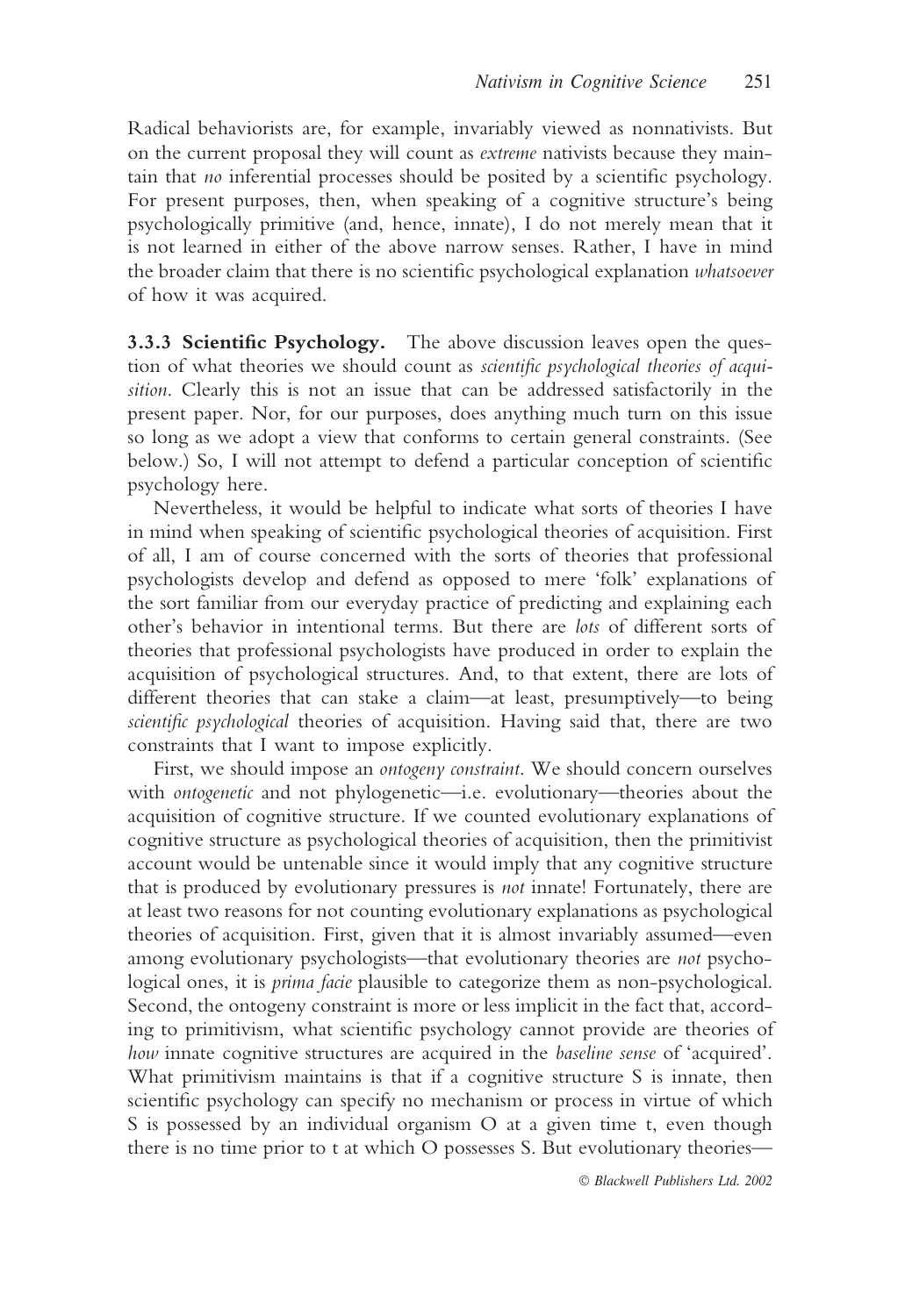whether adaptationist or not—simply do not address this question. They do not tell us which mechanism is responsible for an individual possessing S at t even though it failed to possess it at earlier times.<sup>26</sup> Rather, it is ontogenetic theories—theories that are concerned with the development of *individual* organisms—that purport to address this issue. Therefore, it is ontogenetic theories and not phylogenetic/evolutionary ones that should concern us here.

Another constraint that, for the purposes of developing primitivism, we should impose on our conception of scientific psychological theories of acquisition is what might be called a *non-substantiality condition*. Many putative accounts of psychological explanation purport to answer the following question:

*The Question of Form:* What is the correct framework within which to formulate scientific psychological theories? Specifically, what sorts of processes, mechanisms and structures should be posited by scientific explanations of psychological phenomena?

Clearly, debates over this question have played a pivotal role in the development of scientific psychology. For example, the disputes between behaviorists and cognitivists and between connectionists and classical computational theorists have, in large part, concerned this Question of Form.<sup>27</sup> Let us call accounts of scientific psychology that imply an answer to this question, *substantial accounts*. Such accounts are *prescriptive* in the sense that they advocate particular approaches to doing psychology. Moreover, they are important because, among other things, they help orient research programs by providing researchers with the conceptual resources and methodologies that enable them to identify and address major research questions.

Despite their importance, however, it would be a mistake to incorporate a substantive account of scientific psychology into the primitivist account of nativism. Suppose, for example, that we were to incorporate a classical computational account of psychology. On such a view, a cognitive structure S would be innate if there were no correct classical computational account of how S was acquired. But this proposal is absurd. First, it violates the logical geography

<sup>&</sup>lt;sup>26</sup> There is, at present, considerable discussion in the philosophy of biology regarding the question of whether or not evolutionary explanations (a) explain why *individual* organisms possess specific traits or (b) merely explain why traits get distributed within populations in the way that they do. (See, for example, Sober, 1995 and Neander, 1988.) I favor option (b). But notice that even if (a) were correct, evolutionary explanations would still fail to address the question that concerns us here. It is one thing to explain why O possesses S, as opposed to *not* possessing it, and quite another to provide an explanation of *how* it is that O comes to possess S at t, given that they lacked it prior to t.

<sup>&</sup>lt;sup>27</sup> Indeed, even accounts that do not appear to be explicitly concerned with the Question of Form, such as Cummins' functionalist account, turn out on closer inspection to partially concerned with this matter.

*Blackwell Publishers Ltd. 2002*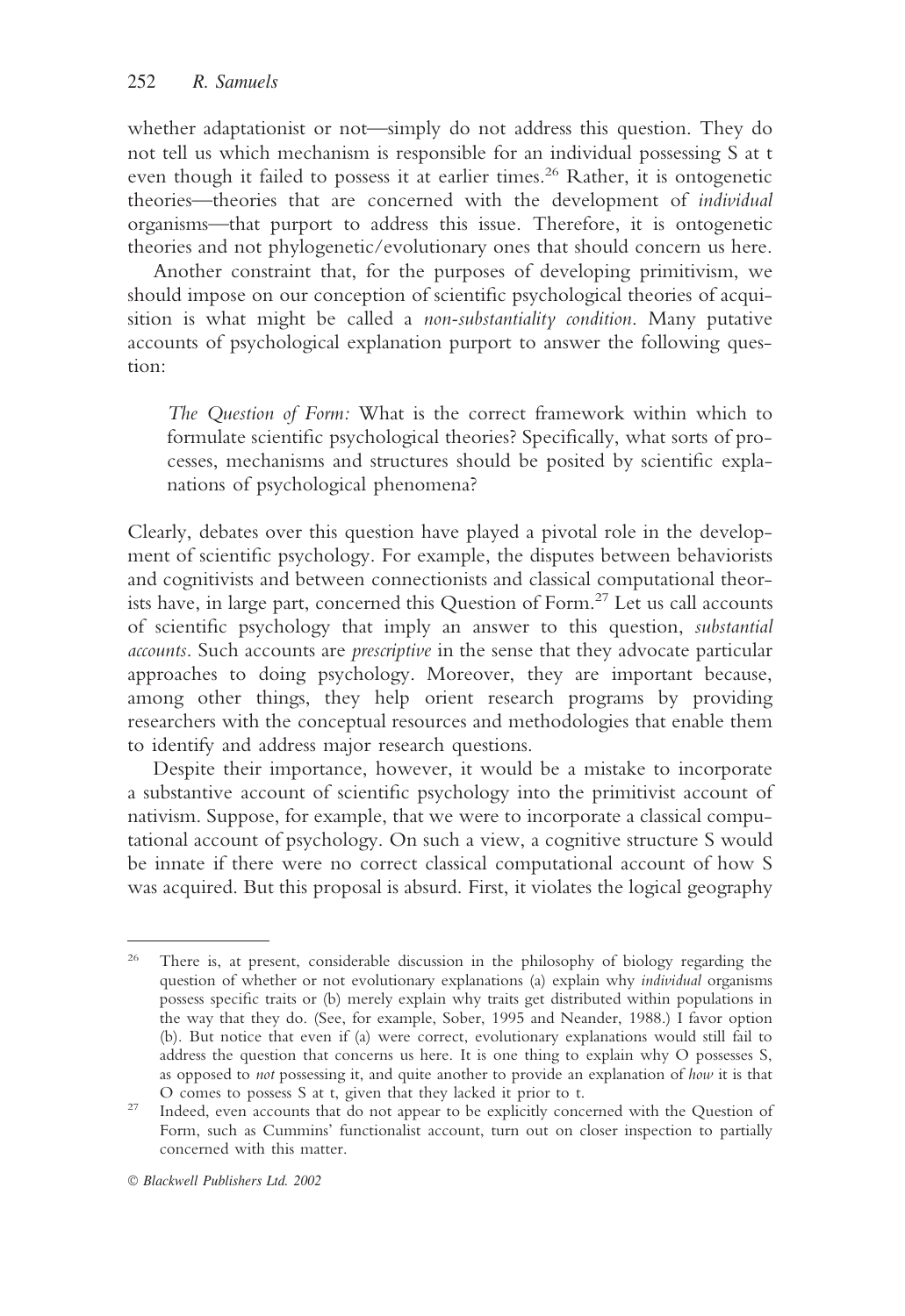constraint by implying that theorists—such as radical behaviorists—who reject the computational approach and deny the correctness of such explanations are extreme nativists. Second, it implies that if classical computationalism is entirely false and there are no correct classical explanations of human behavior and cognition, then *all* cognitive structures are innate! But, of course, this is wrong. Clearly no such consequences follow from the falsity of classicism.

The obvious solution to these problems is to adopt a conception of scientific psychology which satisfies the following *Non-Substantiality Condition:* In developing the primitivist account of nativism, we should adopt a *non-substantial* account of psychological theories of acquisition—one that does *not* imply an answer to the Question of Form. The crucial feature of non-substantial views of psychology is that they are *liberal* in the sense that they can count *lots* of different sorts of theories as scientific psychological ones. And though the task of spelling out in detail a non-substantial account of scientific psychology is nontrivial, for present purposes, I am happy to accept any proposal that is sufficiently liberal to accommodate the approaches to psychological theorizing that have figured centrally in the history of debates about the innateness of cognitive structure. That is, we need an account of scientific psychology according to which, for example, behaviorism, Piagetian constructivism, classical computationalism, Humean associationism and connectionist approaches all turn out to be forms of scientific psychology.

#### **4. Satisfying the Constraints**

In section 1, I outlined a range of desiderata that an account of nativism in cognitive science ought to satisfy. I then argued, in section 2, that some prominent extant accounts of innateness fail to do so. The question that I address in this section is: Does primitivism do a good job of satisfying these desiderata? The answer is, I maintain, 'Yes.' Furthermore, I maintain that this is a notable virtue of the view. In order to argue for this claim, let's look, in turn, at each of the desiderata.

#### **4.1 The Conceptual Constraints**

Primitivism easily meets the conceptual constraints that I discussed earlier. First, it clearly meets the fundamental conceptual constraint—that an account of nativism ought to explain why if a structure is learned, then it is not innate. The reason for this should be obvious. Though there are considerable problems with how to understand what learning is, one thing that's abundantly clear is that, however one might characterize learning, it had better turn out that it is a *psychological* process. This claim is, as far as I can tell, universally accepted amongst cognitive scientists and psychologists. But if this is so, then learned cognitive structures *cannot* be psychologically primitive and, hence, are not innate on the primitivist proposal.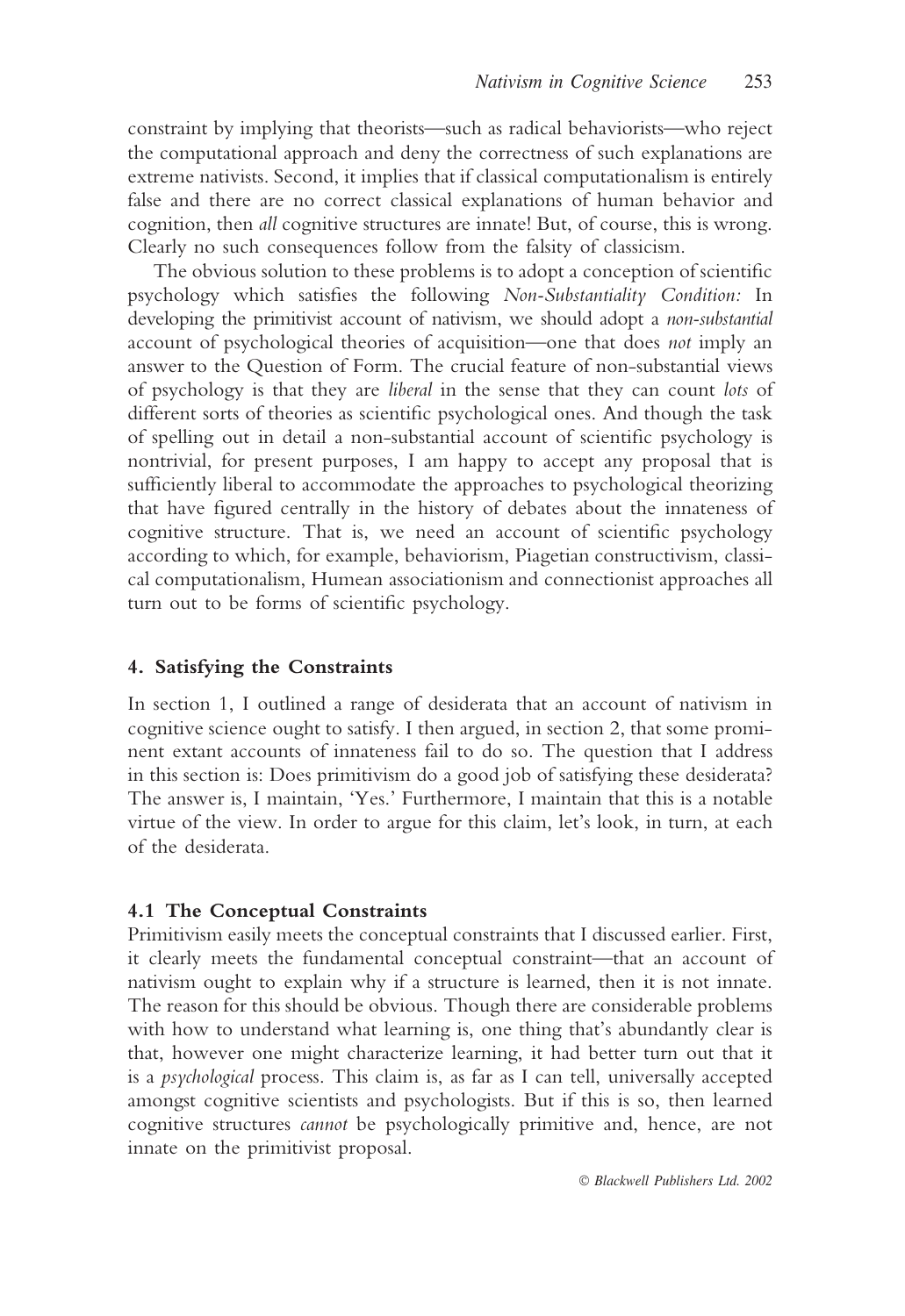Primitivism also satisfies the negative conceptual constraint. According to this constraint, the claim that a cognitive structure is innate does not imply that no environmental factors contribute to the acquisition of the structure. But since primitivism is *neutral* about the extent to which the environment contributes to the acquisition of innate structures, it clearly does *not* imply that environmental factors make no contribution. So, primitivism appears to meet both of our conceptual constraints.

### **4.2 Logical Geography Constraints**

Primitivism also satisfies the logical geography constraint outlined earlier. According to this constraint, a satisfactory account of nativism should preserve the standard categorization of central figures in debates over nativism. So, for example, a satisfactory account should categorize Piaget and Skinner as nonnativists and Chomsky and Fodor as nativists. The primitivist proposal seems to get this right. Piaget, for instance, clearly turns out to be a non-nativist since, as Karmiloff-Smith (1992, p. xiii) observes, he famously maintained that only 'a minimum innate underpinning for subsequent domain-general learning' was required by an adequate developmental psychology—sensory reflexes and the processes of assimilation, accommodation and equilibration. Piaget was, in other words, committed to the claim that the acquisition of virtually all of our psychological structures could be explained by positing only a highly restricted range of cognitive structures that are not themselves acquired by psychological processes or mechanisms. This very much places Piaget at the non-nativist end of the spectrum according to the primitivist proposal. Similarly, although Skinner's behaviorism, with its radically divergent conception of psychological structure, makes him a little difficult to categorize, it is well known that he aimed to explain human behavior by positing only a highly restricted range of unlearned psychological structures. In which case, he also turns out to be a non-nativist on the primitivist proposal.

By contrast, both Chomsky and Fodor clearly turn out to be nativists on the primitivist account since they both posit *large amounts* of psychologically primitive structure. Chomsky maintains, for example, that in addition to whatever innate, general-purpose learning mechanisms we may possess, we also have a universal grammar and various modules (e.g. for face recognition, syntax and phonology) that are not themselves acquired by psychological processes (Chomsky, 1988).<sup>28</sup> Thus Chomsky posits more psychologically primitive structures than Piaget and Skinner and, consequently, is more nativistic in his views than they are. In a similar fashion, Fodor posits a number of modules for language and for perceptual processing that he clearly thinks are not acquired by psychological processes (Fodor, 1983). Moreover, in some of his

<sup>&</sup>lt;sup>28</sup> This is very much indicated by Chomsky's tendency to maintain that such cognitive structures are not learned but 'grow' or 'mature' (Chomsky, 1980 and 1988).

*Blackwell Publishers Ltd. 2002*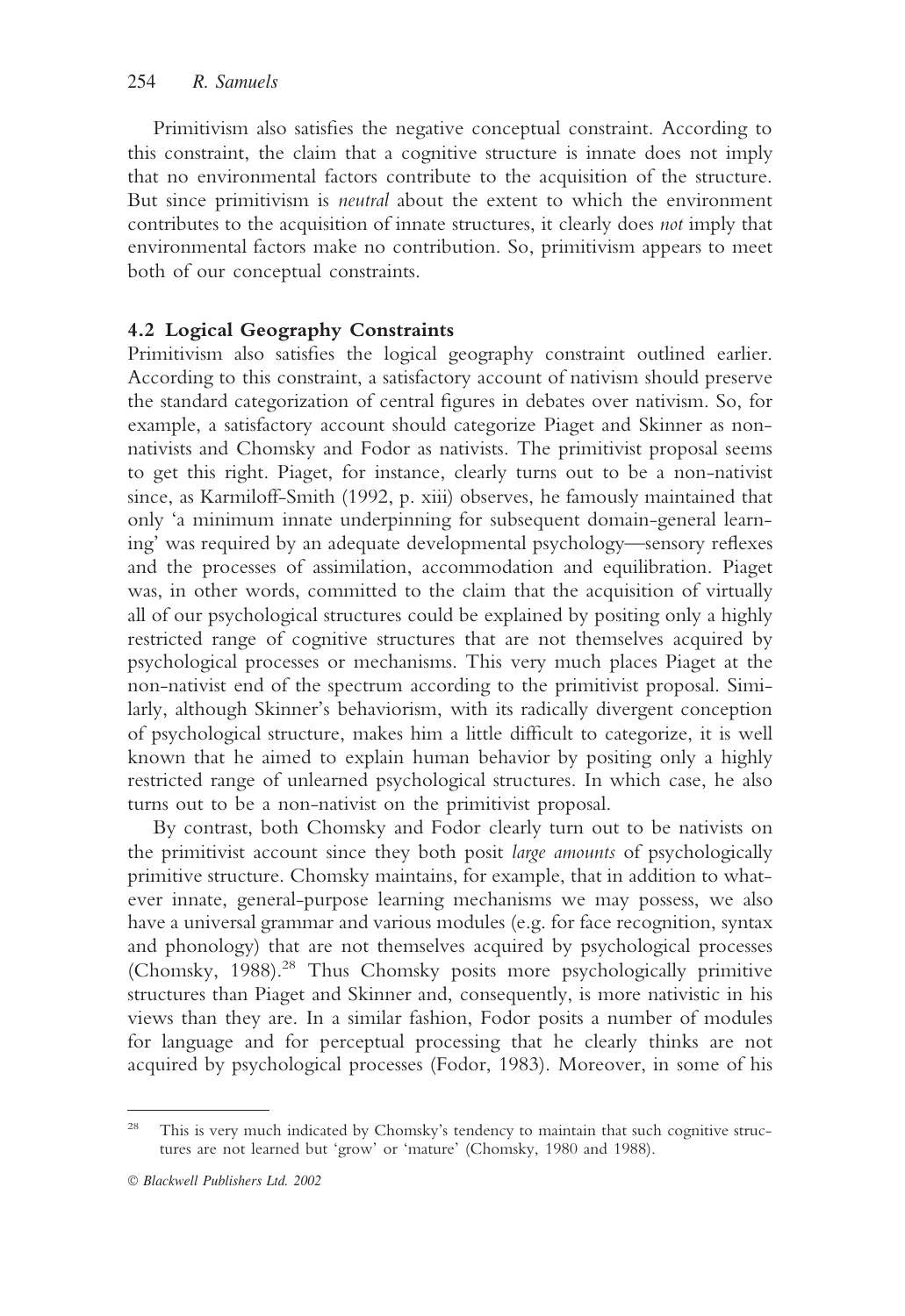moods he is inclined to maintain that virtually all of our lexical concepts are *not* acquired by psychological processes or mechanisms (Fodor, 1981, 1998a). Thus primitivism correctly characterizes Fodor as a (radical) nativist.

### **4.3 The Argument Constraints**

Primitivism also satisfies the argument constraint by explaining why all three arguments discussed in 1.2 are relevant to establishing nativist conclusions. First, on the primitivist account, the poverty of the stimulus arguments turns out to be relevant to establishing nativist conclusions. This is because it is very natural to interpret such arguments as attempting to show that certain kinds of structure—e.g. specialized linguistic knowledge—are not acquired by psychological processes. In order to illustrate this point, consider Chomsky's versions of the poverty of the stimulus argument for the existence of a universal grammar. These arguments clearly purport to show that the acquisition of an internally represented grammar for natural language requires us to posit a specialized body of linguistic knowledge—a universal grammar. Moreover, Chomsky and his followers clearly think that universal grammar itself is not acquired by any psychological process but rather must be posited as a psychological structure whose acquisition is *not* explained by any psychological theory.29 Thus Chomsky maintains that we should '"factor out" certain general principles that govern rule application and assign them to the *initial state* of the language faculty' (Chomsky, 1991, p. 22). In short: we should treat this set of principles—the universal grammar—as psychologically primitive.

Second, arguments from early development turn out to be relevant to establishing nativist conclusions on the primitivist story. Such arguments purport to show that certain cognitive structures—e.g. number concepts, knowledge about the behavior of physical objects etc.—are not learned because the infant has insufficient time to acquire them by any known learning process. But since learning is *the* paradigmatic example of a psychological process of acquisition, it follows that arguments from early development provide support—albeit nondemonstrative support—for the claim that some structures are psychologically primitive and, therefore, innate.

Finally, the primitivist account also explains why the universal acceptance of nativism argument is so widely accepted as relevant to the establishment of innateness claims. What the universal acceptance of nativism argument purports to show is that at least some psychological acquisition mechanisms cannot themselves be acquired by other psychological mechanisms. Unless this was so, our psychological theories would be either circular or lead to infinite regress. It is concluded, therefore, that at least some cognitive mechanisms must be innate. On the primitivist account, it is easy to explain the relevance of this argument to the establishment of innateness claims. According to primitivism,

See Cowie (1999, Part III) for a detailed discussion of this issue.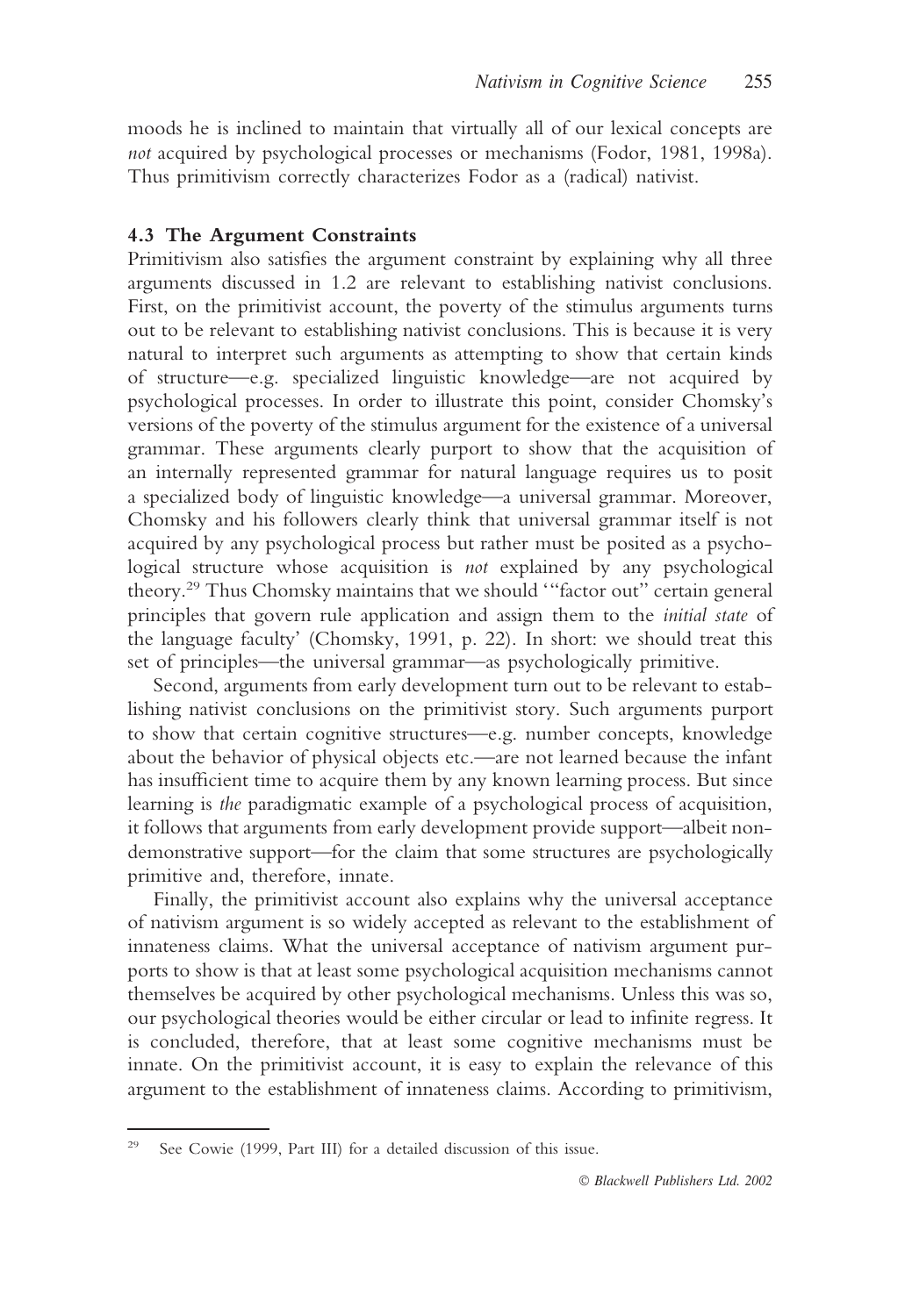any psychological mechanism that is not acquired by a psychological process or mechanism is innate. In which case, on the primitivist view, it follows immediately from the claim that there are some psychological mechanisms whose acquisition is not explained by a psychological process that some psychological mechanisms are innate.

### **4.4 The Significance Constraint**

Let's turn now to the last of our constraints: the significance constraint. According to this desideratum, a satisfactory account of nativism in cognitive science should explain why nativism *matters* to cognitive scientists. Once more, primitivism can explain why this is so. Indeed, it directs out attention towards two important and closely related roles that innateness claims play within cognitive science. First, determining whether or not a cognitive structure is innate (i.e. psychologically primitive) plays a crucial role in psychology and cognitive science because it *delimits the explanatory scope of psychological explanation*. In other words, once we know that a given structure (e.g. universal grammar) is innate, we also know that our psychology should not—indeed, *cannot*—explain how it was acquired. And though it is unclear why this should matter much to anyone outside of psychology, it should be obvious that this is an important kind of information for anyone concerned with the construction of a comprehensive account of human psychology.

A second and closely related reason why, on the primitivist view, nativism matters to cognitive science is that discovering which structures are innate also furnishes us with the resources from which to construct our psychological theories. Psychology as a science—especially developmental psychology—presupposes the existence of structures whose acquisition is not explained by psychology. This is precisely the point of the argument for the universal acceptance of nativism. But if we know that a given structure is innate (i.e. psychologically primitive) and that it was acquired reasonably early in development, then we also have excellent reason to suppose that it is a structure that can be invoked by a psychological theory in order to explain the development of *other* psychological structures that are acquired later in development. In short: we can assume that it is a 'building block' that can be invoked by *psychological* theories of development. Once again, while this may not be of much interest to people outside of psychology and cognitive science, it is clearly of vital importance to anyone who wishes to develop a comprehensive account of human cognition. And since this is a central goal of cognitive science, it is clear why cognitive scientists should care about nativism.

### **5. The Overgeneralization Problem**

I have argued that primitivism has the notable virtue of explaining the central features of innateness claims—and debate over nativism—as they figure in cog-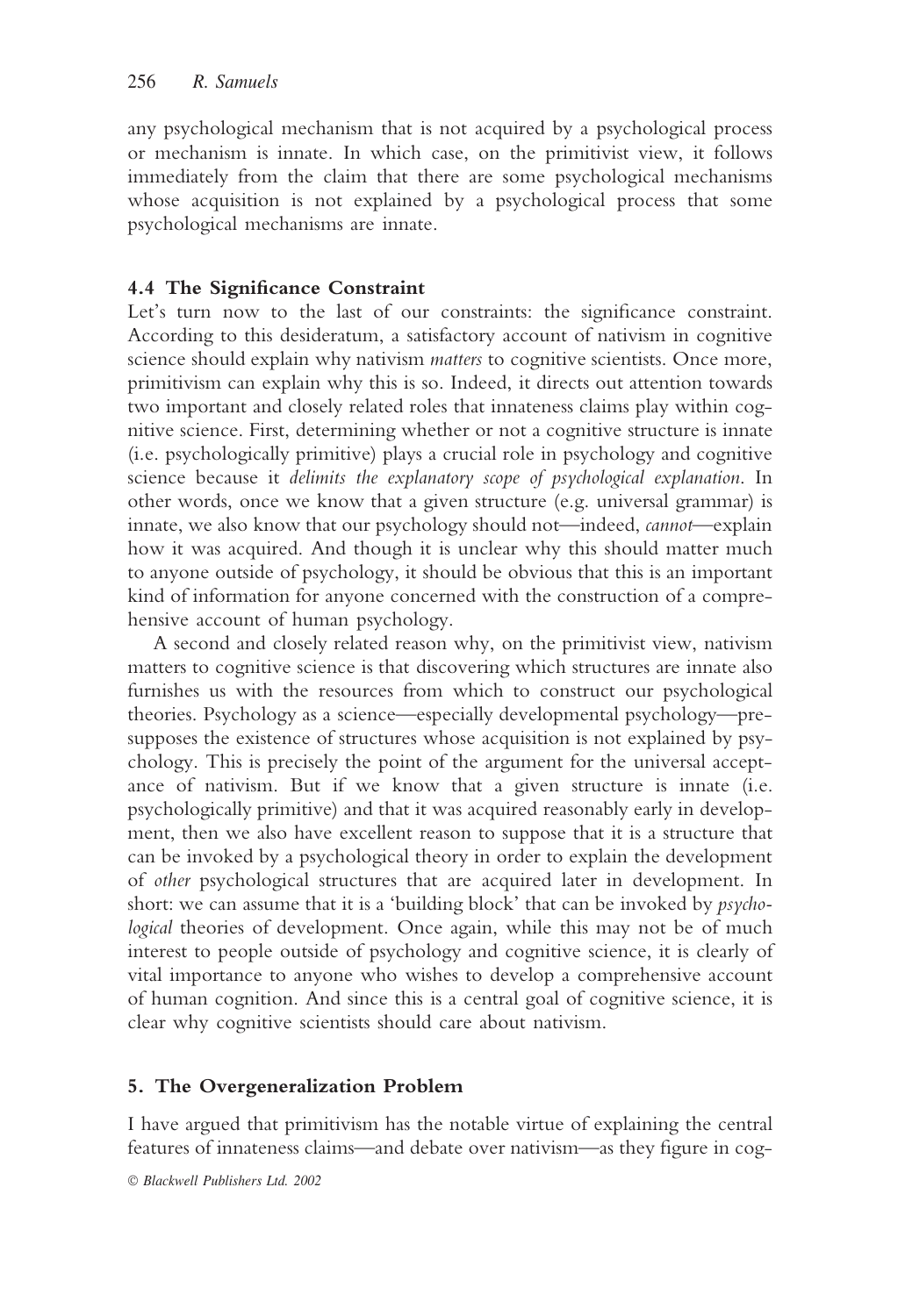nitive science. Though this merits taking the account very seriously indeed, there is, nevertheless, a significant problem with the proposal. Specifically, there appear to be clear counter-examples—instances in which the account classifies cognitive structures as innate even though we would not be at all inclined to do so. In the present section I describe this *overgeneralization problem* in more detail and very briefly consider three potential solutions.

### **5.1 The Problem**

It is easy to generate fictional instances in which the overgeneralization problem arises. Consider, for example, Fodor's *Latin pill*—a pill that, when ingested, induces knowledge of the grammar of Latin (Fodor, 1981). Possessing knowledge of Latin is a psychological state. By hypothesis, however, the causal cascade initiated by ingesting the pill does not have a psychological description, but works by reorganizing the underlying neurochemistry of the brain. So, the knowledge structure is psychologically primitive, hence, according to primitivism, innate, even though we would not be at all inclined to categorize the structure in this way.

If the only counter-examples to primitivism were of the fictitious (not to mention unrealistic!) 'Latin pill' variety, then perhaps there would be no serious grounds for concern. Clearly, there is something *counterintuitive* about classifying structures acquired in this bizarre fashion as innate, and this suggests that the primitivist account is unsatisfactory as a piece of ordinary language conceptual analysis. But, as mentioned earlier,<sup>30</sup> we are *not* engaged in such an analysis. Instead we aim to explain the role of innateness—and debate over nativism—in the theories and explanatory practices of cognitive scientists. And, of course, such bizarre cases play no interesting role whatsoever within cognitive science.

Unfortunately, not all the putative counter-examples to primitivism are so easily ignored. Another, more realistic kind of example concerns environmental insults that result in psychopathological conditions. There are at least two kinds of such example:

1. One important class of cases involve *diseases that have specific psychological effects* but have them because of causal processes that do not appear to have any psychological description. So, for example, Ross River Fever, which is a new tropical disease in northern Australia carried by mosquitoes, is said to cause its victims to hallucinate buildings crashing down on the road in front of them. Nevertheless, there seems to be no way to describe this psychological *effect* as resulting from any psychological mechanism or process. Rather the disease has

See footnote 2.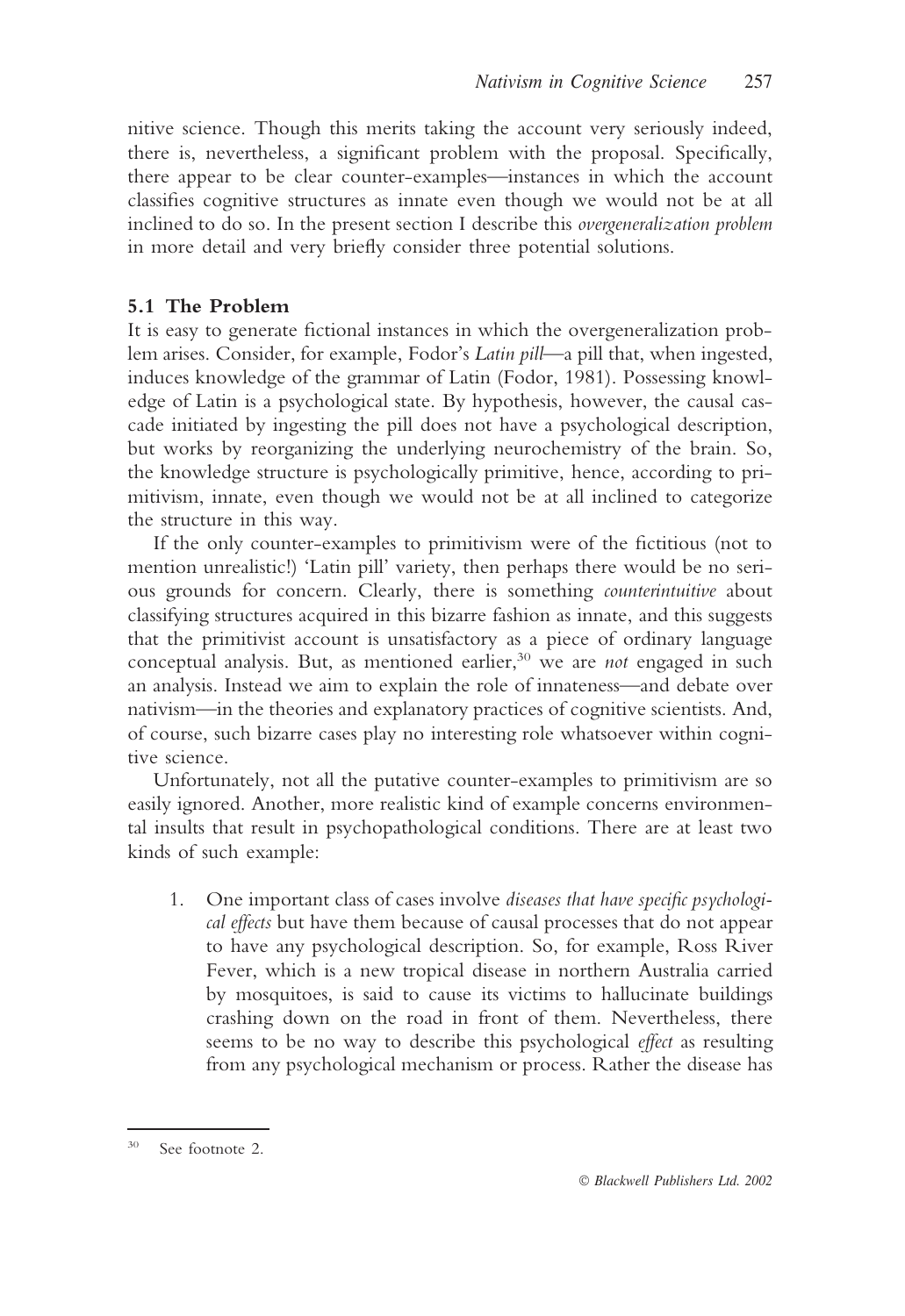a psychological effect via a mechanism that can only be described biologically.<sup>31</sup>

2. Another kind of case concerns environmental insults that cause *brain lesions*. The neuropsychological literature is replete with cases of this sort where cognitive effects result, even though there appears to be no psychological explanation of how they have these effects.<sup>32</sup> A person might, for example, as a result of a fall or a car crash, suffer brain damage that eventuates in memory loss, problems performing basic arithmetic tasks or the presence of a red image in the visual field. In such cases, however, there appears to be no *psychological* explanation of how the environmental insult has its cognitive effect. Rather, the insult has its effect by damaging the neural mechanisms that subserve cognition.

# **5.2 Three Potential Responses to the Overgeneralization Problem**

How should the primitivist respond to these cases? One option would be to argue that they are *not* instances in which cognitive *structures* are acquired. It might be, for example, that these are merely cases in which cognitive structures are *destroyed* (the brain lesion cases) or pre-existing cognitive structures are used in order to produce specific cognitive states—e.g. the illusion of buildings falling onto the road. But this strategy is unattractive. First, it places too much weight on the notion of cognitive structure, and since it is unclear how we ought to characterize this notion, one may well worry—with good reason that this manoeuver fails to address a crucial question, namely: Why *aren't* the above instances ones that involve the acquisition of new cognitive structure? Second, even if we were to assume that the above cases do not involve the acquisition of new cognitive structure, it is hard to see why there couldn't be closely analogous cases in which new cognitive structure *is* acquired. It has been suggested to me, for example, that a version of Obsessive-Compulsive-Disorder, known as PANDAS ('Post-Adolescent Neurological Disorder After Strep'), might involve the acquisition of new cognitive structure even though the explanation of *how* such structures are acquired is not a psychological one, but one that draws on the consequences of contracting Strep during adolescence.<sup>33</sup> It is surely desirable that an account of innateness accommodates this sort of possibility.

Another approach to addressing the overgeneralization problem would be to add an *extra condition* to the primitivist proposal. But what should this con-

<sup>&</sup>lt;sup>31</sup> I'd like to thank Peter Godfrey-Smith for providing me with this example and for helpful discussions of the overgeneralization problem.

 $32$  See Shallice (1988) for an excellent introduction to neuropsychology.

I would like to thank Dominic Murphy for suggesting this example.

*Blackwell Publishers Ltd. 2002*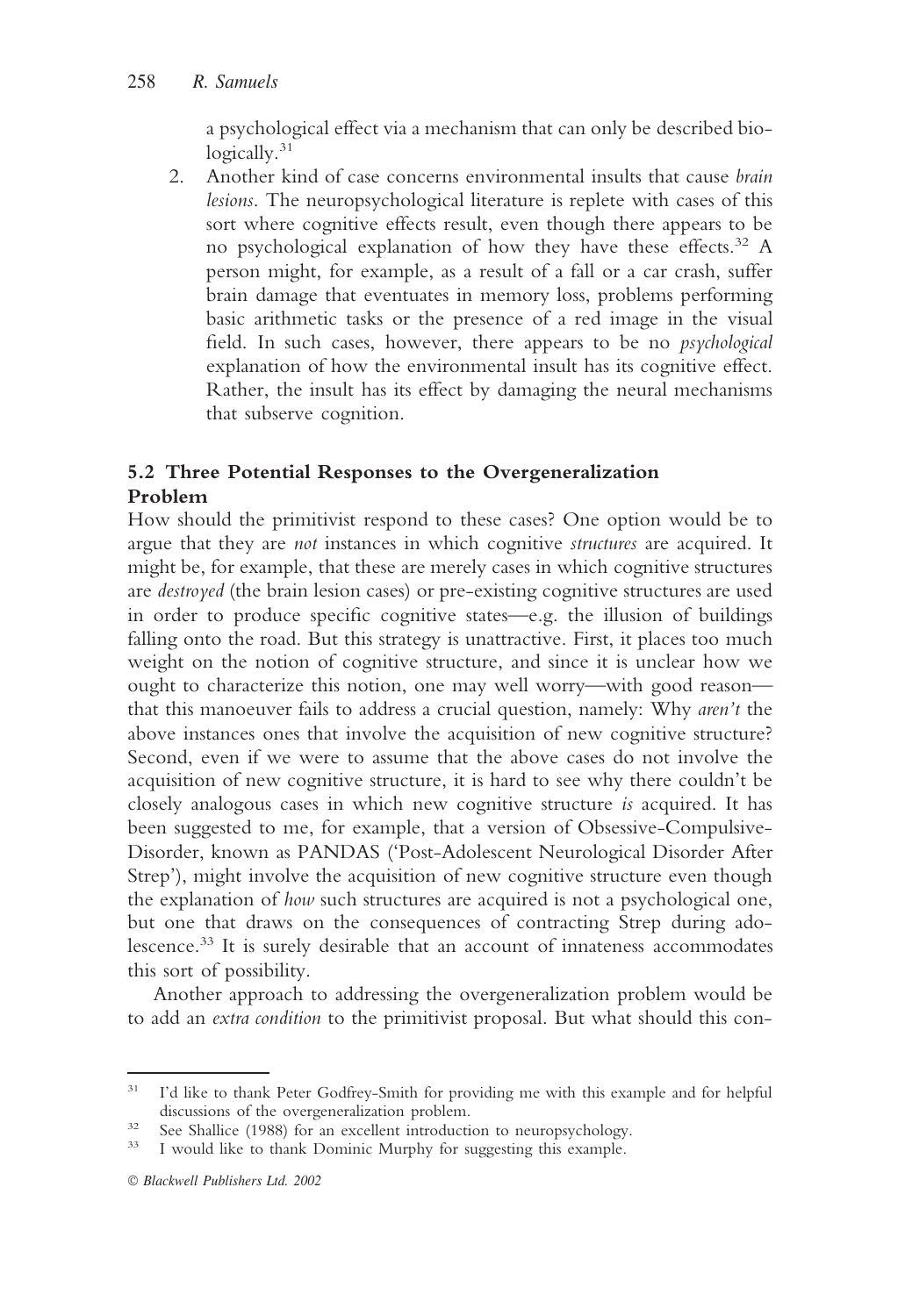dition be? One *prima facie* plausible approach involves utilizing the notion of *(mal) function.* We might suggest, for instance, that a cognitive structure S is innate only if the state that results when S is acquired is not one that involves *malfunction*. Such a strategy deals with the examples outlined in section 5.1 since they are clearly examples which involve malfunction. But it also suffers from an important deficiency, namely: it precludes the possibility of malfunctioning innate structures, even though this seems to be a genuine possibility and one that is relevant to cognitive science. For example, Leslie's explanation of 'theory of mind' deficits in autistics, maintains that an innate, ToM module is malfunctioning (Leslie, 1994). But if a structure is innate only if its acquisition does not involve a state of malfunction, then contrary to appearances, this is impossible. This highlights the fact that, *pace* the present proposal, there may well be cognitive structures that are innate (hence, psychologically primitive) even though their possession involves being in a state of malfunction.

A final approach to addressing the overgeneralization problem, and the one that I favor, is to add a *normalcy condition* to the primitivist proposal. For instance, one might add the following necessary condition:

*Normalcy Condition.* A (token) cognitive structure S possessed by an organism O is innate *only if* O would acquire S (in the baseline sense) in the normal course of events.

No doubt, there is much that could be done in order to elaborate and clarify this suggestion. In particular, it would be useful to have an explicit account of what counts as a *normal course of events*. <sup>34</sup> For present purposes, however, I leave such matters of detail to one side. Instead, the point I want to stress is that adding a normalcy condition seems like the right *kind* of strategy for addressing the overgeneralization problem. This is because, on a natural reading, it appears to exclude the examples outlined in section 6.1 from counting as innate. *Prima facie*, it is very plausible indeed to maintain that accidents which result in mind-altering brain lesions are *not* part of our normal development, and nor is contracting diseases that lead to the acquisition of novel cognitive structure. On the contrary, they seem to be clear instances of *abnormal* development.35 So, according to the normalcy condition they are not innate. Moreover, the normalcy condition also addresses these cases in an intuitively plausible manner. *Precisely* what seems so strange about viewing these pathological cases as instances in which innate structures are acquired is that they are cases of abnormal development—instances in which accidental environmental factors alter the standard course of development.

<sup>34</sup> See Stich (1975) and Lloyd (1994) for useful, though incomplete, discussions of this issue.

We might add that the present proposal also deals with the Latin Pill cases. Popping such pills clearly isn't part of the normal course of events.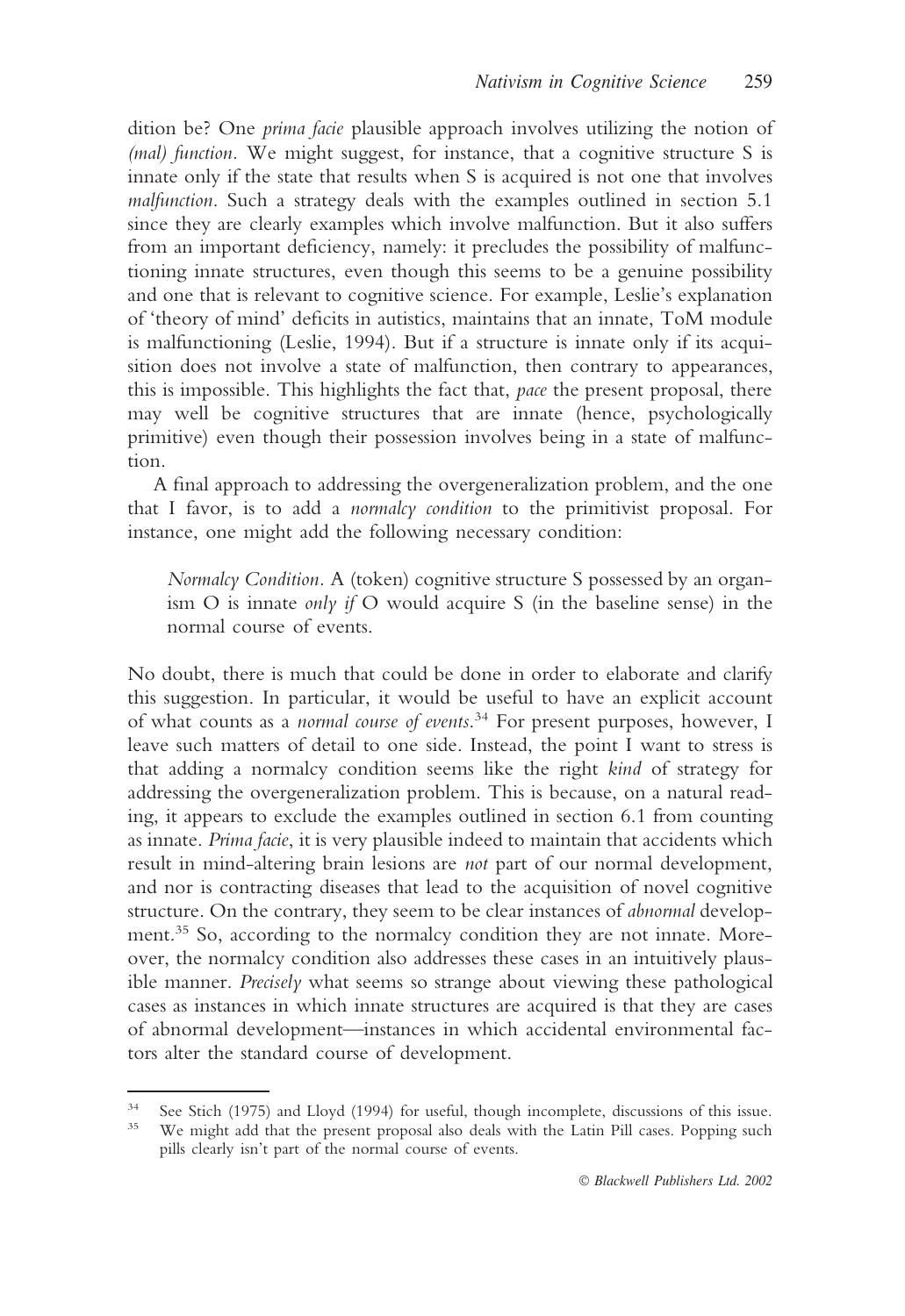# **6. Some Implications of Primitivism**

I have suggested that we revise primitivism in order to address the overgeneralization problem by adding a normalcy condition to the primitivist condition outlined in section 3. I conclude by discussing three further implications of this *revised primitivism* for how we should think about nativism in cognitive science.

# **6.1 Implications for Neurobiological Arguments Against the Existence of Innate Cognitive Structure**

One important consequence of the primitivist account of nativism is that it implies that a recent and highly influential argument from experimental neuroscience (Elman *et al*., 1996; Quartz and Sejnowski, 1994) is simply *irrelevant* to issues about the existence of innate cognitive structure. According to this *neurobiological argument,* 'evidence has been mounting against the notion of innate domain-specific microcircuitry as a viable account of cortical development' (Elman *et al*., 1996, p. 26). The evidence in question comes from a variety of recent cortical plasticity studies on vertebrate animals, where 'investigators have changed the nature of the input received by a specific area of cortex, either by transplanting plugs of fetal cortex from one area to another ... by radically altering the nature of the input by deforming the sensory surface . . . or by redirecting inputs from their intended target to an unexpected area (e.g. redirecting visual inputs to auditory cortex)' (Elman *et al*., 1996, p. 26). According to advocates of the neurobiological argument, if we possess innate, domain-specific structures, then the cognitively salient properties of fetal cortical tissue—e.g. what the pieces of tissue represent or what functions they compute—would not be significantly altered by the above kinds of experimental manipulations. But this is not what occurs:

Surprisingly, under these aberrant conditions, the fetal cortex takes on neuroanatomical and physiological properties that are appropriate for the information received . . . and quite different from the properties that would have emerged if the default inputs for that region had occurred (Elman *et al*., 1996, pp. 26–27).<sup>36</sup>

On the basis of this result, Elman *et al*. (1996) conclude that 'the cortex appears to be an organ of *plasticity*'—an organ whose representational properties are

<sup>36</sup> So, for instance, in a series of experiments, Dennis O'Leary and his colleagues successfully transplanted pieces of fetal cortical tissue from one region of the newborn rodent cortex (e.g. the visual cortex) to another (e.g. the somatosensory region) (O'Leary and Stanfield, 1989). What they discovered is that the transplanted tissue takes on the structural and functional properties of its new location as opposed to maintaining the structure/function of its developmental origins and that these structural and functional properties are determined, in part, by the character of the sensory inputs that the transplanted tissue receives.

*Blackwell Publishers Ltd. 2002*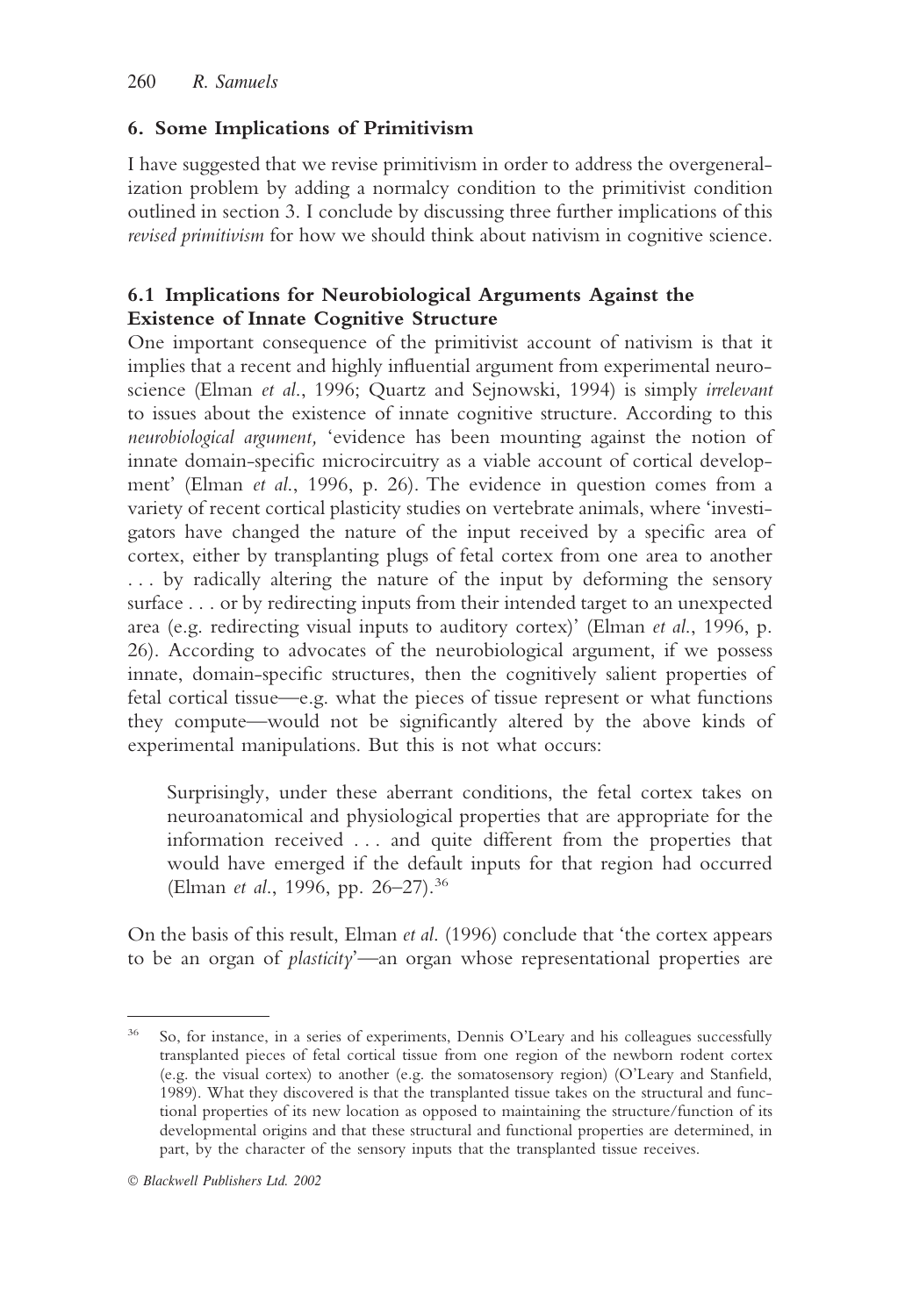highly flexible in response to environmental change (p. 315). And from this they infer that 'right now the case for innate representations does not look very good' (pp. 26–27). Similarly, Quartz and Sejnowski conclude on the basis of much the same evidence that 'from a neurobiological perspective, the nativist position and the related modularity thesis are highly implausible' (Quartz and Sejnowski, 1994, p. 726).

If sound, the neurobiological argument would clearly pose a serious challenge to the nativist tradition in cognitive science. It would imply, for example, that there are no innate domain-specific modules or innately specified representations. But I maintain that the argument is *not* sound.37 Indeed, if the revised primitivist account of innateness is correct, then it is far from clear that the sorts of evidence invoked by advocates of the neurobiological argument is even *relevant* to debate over nativism in cognitive science. In order for these studies to be relevant, they would need to bear on either of the following issues: (a) Are domain-specific cognitive structures psychologically primitive? (b) Do organisms come to possess these domain-specific cognitive structures in the normal course of development? But the evidence appears to bear on *neither* of these issues.

First, the evidence clearly does *not* bear on the issue of whether or nor domain-specific cognitive structures are psychologically primitive. And this is simply because the kinds of evidence invoked by the neurobiological argument are *silent* on the matter of whether or not the mechanisms (or processes) responsible for the acquisition of domain-specific cognitive structures are *psychological* ones. What the neurobiological argument does show is that experimental manipulations can alter the domain-specific properties of pieces of cortical tissue. But this clearly does not tell us whether or not *psychological* mechanisms (or processes) are responsible for acquiring domain-specific cognitive structures. So, the neurobiological argument won't settle the question of whether or not these domain-specific structures are psychologically primitive.

Similarly, the neurobiological argument does not appear to bear on the question of whether or not domain-specific cognitive structures are the product of normal development. The reason becomes clear when we ask the question 'Does a course of events in which a neurobiologist performs invasive experiments on a developing organism count as a *normal* course of events for that (kind of) organism?' Does, for example, a course of events in which a neuroscientist opens up a human neonate's skull and moves pieces of cortical tissue around (or rewires the afferent inputs to pieces of cortical tissue) count as a normal one? The answer is clearly 'No'. On *any* plausible view as what counts as a normal course of development, such circumstances are surely *abnormal*. The environmental conditions under which humans have typically developed do *not* involve such invasive surgical procedures. Furthermore, such

See Samuels (1998) for a more extended critique of the neurobiological argument.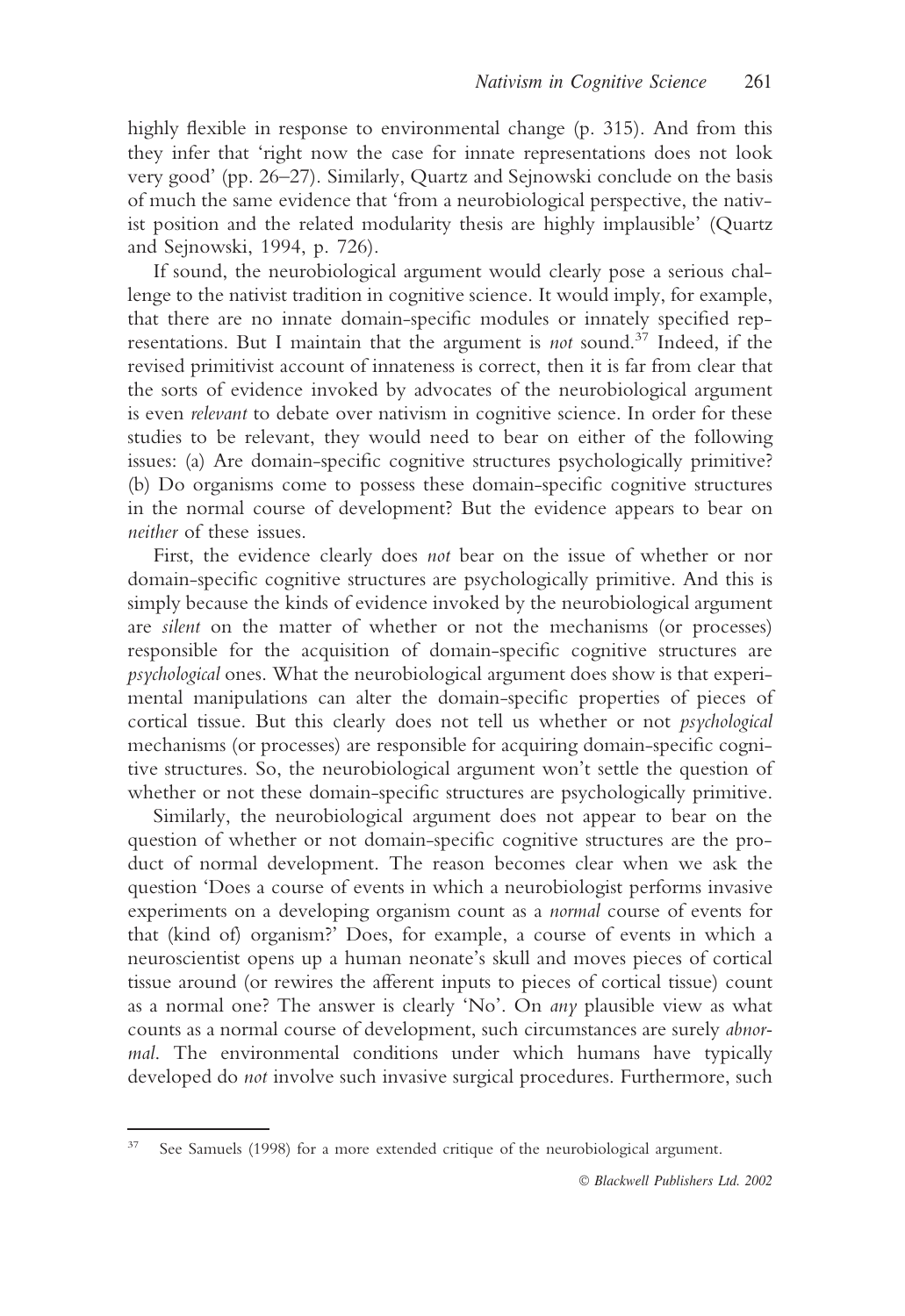procedures alter species-typical patterns of development. According to revised primitivism, then, using the results of such invasive experiments in order to argue against the existence of innate, domain-specific cognitive structure is rather like arguing against the claim that having only two hands and ten fingers is innate on the grounds that I would have developed no hands at all had I been exposed to thalidomide in utero. A course of events in which I am subjected to levels of thalidomide sufficiently large to inhibit the growth of hands is not a normal one and nor is a course of events in where my brain is rewired by a neurobiologist as part of a cortical plasticity study. Yet if such courses of events don't count as normal ones, then experimental data taken from invasive studies clearly won't resolve the debate over whether or not a given characteristic is a product of the normal course of events. After all, such experiments only tell us what happens in circumstances which are, by hypothesis, *abnormal*.

### **6.2 The Devolution of Debates Over Nativism Into Debates Over the Nature of Scientific Psychological Explanation**

A second important implication of revised primitivism is that, if correct, we should expect that debate over nativism will frequently devolve into a debate over the nature of scientific psychological explanation—especially about the kinds of psychological structures, mechanisms and processes that a scientific psychology ought to posit. In other words, debate over nativism should frequently devolve into a dispute over what I earlier called the Question of Form. The reason is that different kinds of psychological theories may well have different resources with which to explain the acquisition of psychological structure and, this in turn, will affect our answer to the question of whether or not a given structure is psychologically primitive.

As far as I can tell, the above primitivist prediction is confirmed. As a matter of fact, precisely what we find when we look at debates over nativism in cognitive science is that they *frequently* devolve into disputes over the nature of scientific psychological explanation. So, for example, the debate between early cognitivists, such as Chomsky, and behaviorists, such as Skinner, frequently turned into a debate over what kinds of theory ought to be constructed in order to explain behavior in general and linguistic behavior in particular. Very roughly, Skinner maintained that the resources of behaviorist psychology—a restricted range of associationist mechanisms and exposure to a regime of conditioning—were sufficient to explain behavior. By contrast, Chomsky and others adopted the cognitivist view that we need to posit internal, semantically evaluable psychological structures (Cowie, 1999). Nor is this an isolated example. More recently, debates between nativists and their opponents have frequently devolved into debates over the relative merits of classical and connectionist theories of cognition. Thus, for example, a number of connectionist theorists have rejected standard arguments for the innateness of linguistic knowledge on the grounds that they presuppose an implausible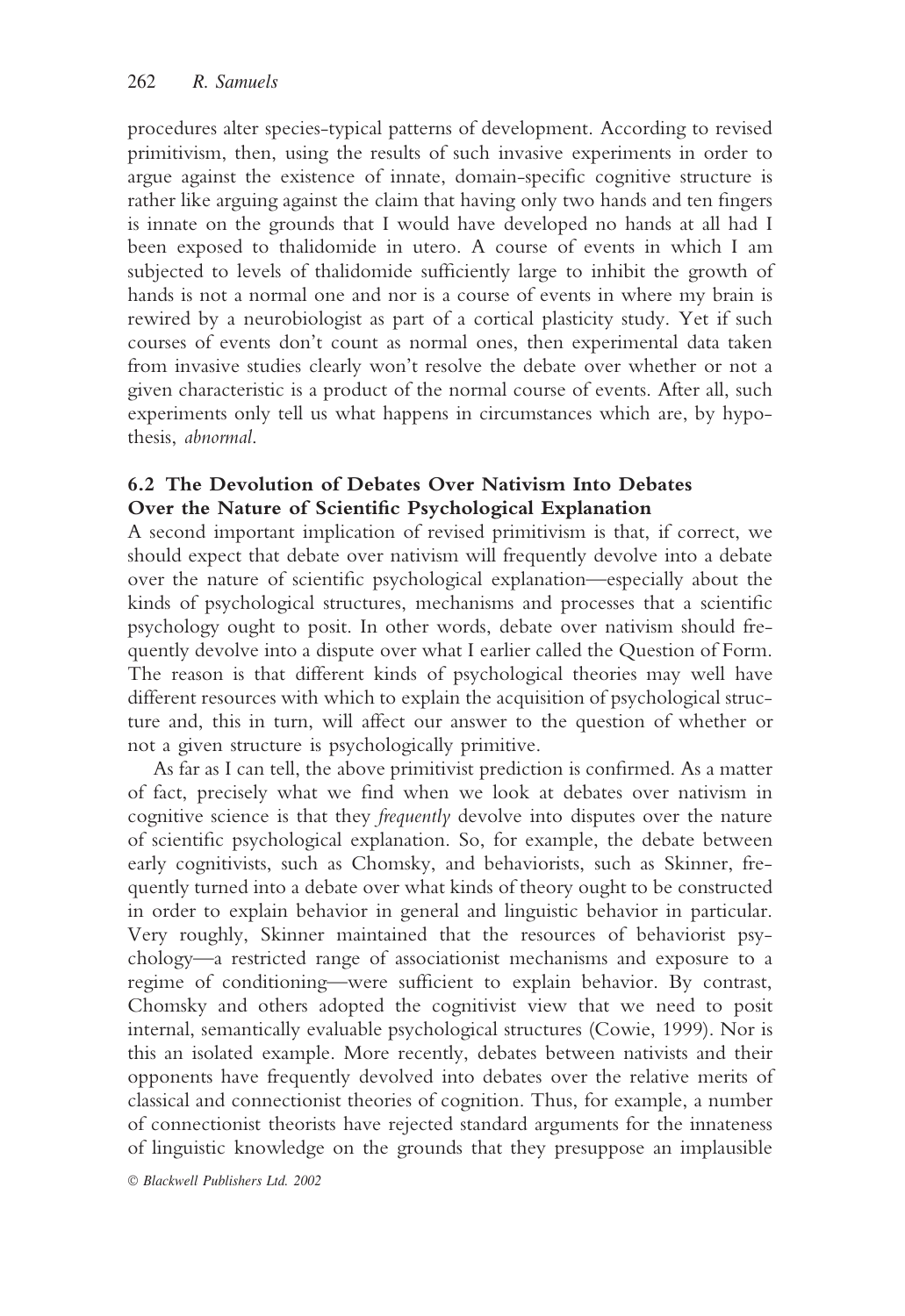account of psychological processes as algorithmic processes defined over discrete symbolic structures (Elman *et al*., 1996). But this, of course, is tantamount to *rejecting* the classical account of cognitive processes. Thus connectionists appear to be trying to undermine the case for nativism by rejecting the view of scientific psychological explanation on which it is predicated.

What is the take-home message of all this? What I think these sorts of examples show is that the connection between debate about nativism and debate over the nature of scientific psychological explanation is far more intimate than one might have initially thought. Indeed, I suspect that in many cases, the two sorts of issue must be addressed simultaneously. Finally, the fact that revised primitivism predicts this intimate connection is surely a virtue of the proposal.

#### **6.3 On the (Near) Intractability of Debate Over Nativism**

A final consequence of the revised primitivist account is that it helps explain why debates over nativism are *so hard to resolve*. The problem is that in order to resolve such debates we need to address issues about what the form of scientific psychological explanations ought to be—what kinds of processes and structures a mature scientific psychology ought to posit. This is just the point I make in 6.2. But in order to resolve *this* debate, we also need to have some reasonably clear idea of what basic cognitive structures *there are*—what basic elements can be invoked in the construction of psychological theories but whose acquisition, psychology need not explain. And this amounts to saying that we need to know what (kinds of) *psychologically primitive* structures there are—what structures are innate. Now, I don't want to suggest that this means there's some kind of vicious explanatory circularity at the heart of cognitive science. After all, there are plenty of instances in science where answers to different questions undergo mutual adjustment in the light of further discoveries such that they cohere. But it does mean that two of the hardest questions in cognitive science—'What innate structures are there?' and 'What kinds of theories of cognition ought we to develop?' need to be addressed in tandem. No doubt this is not good news for cognitive scientists who have tended to characterize the two issues as if they were more-or-less independent. The need to address them together may well make addressing either problem all the more difficult.

> *Department of Philosophy King's College London*

#### **References**

Allen, C., Bekoff, M. and Lauder, G. (eds.) 1998: *Nature's Purpose: Analyses of Function and Design in Biology*. Cambridge MA: MIT Press.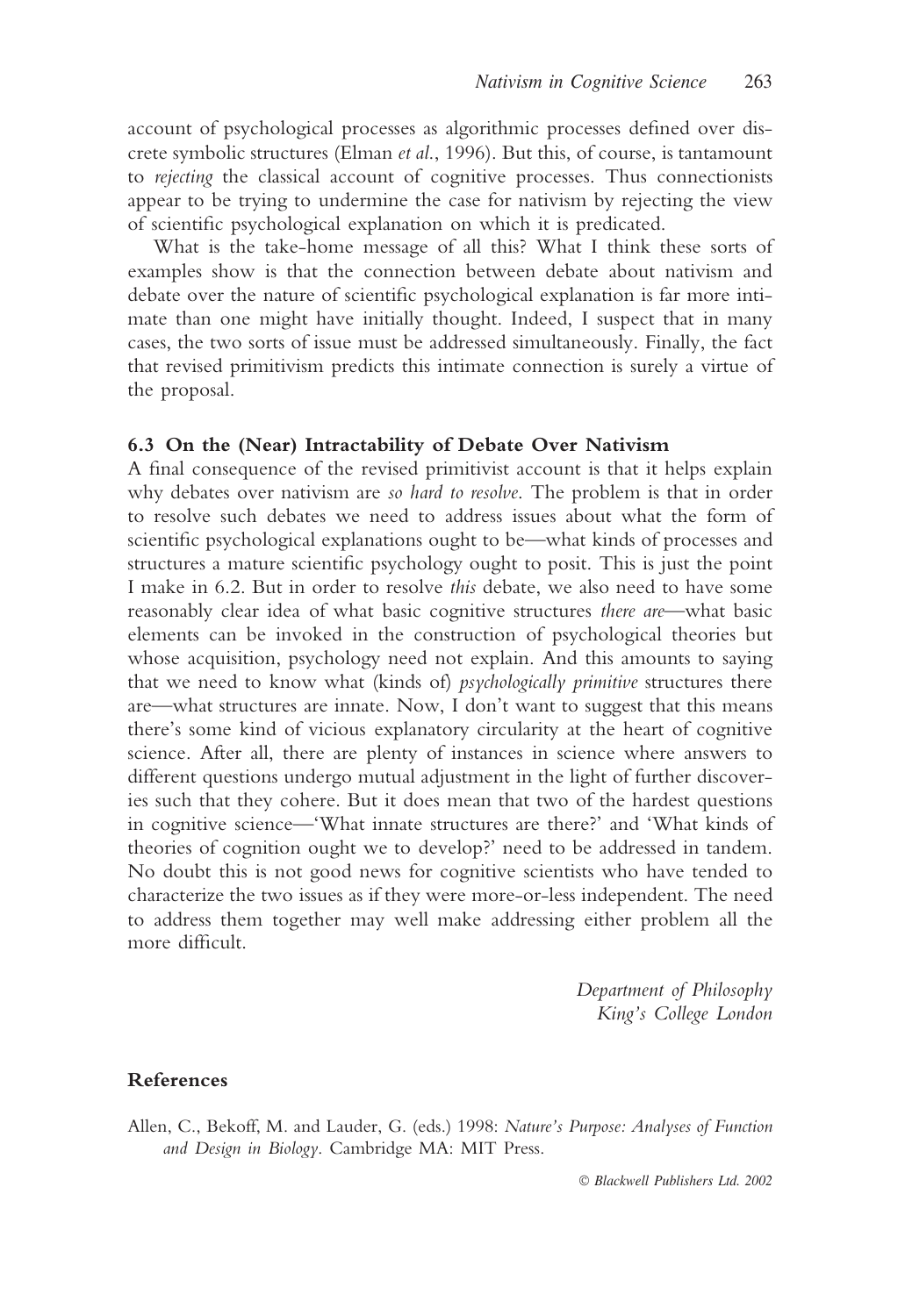- Ariew, A. 1996: Innateness and canalization. *Philosophy of Science*, 63 (Proceedings), pp. S19–S27.
- Ariew, A. 1999: Innateness is canalization: In defense of a developmental account of innateness. In V. Hardcastle (ed.) *Where Biology Meets Psychology*. Cambridge, MA: MIT Press.
- Block, N. (ed.) 1981: *Readings in the philosophy of psychology. Volume 2.* London: Methuen.
- Bruner, J.S., Goodnow, J.J. and Austin, G.A. 1956: *A Study of Thinking*. New York: Wiley.
- Carey, S. and Spelke, E. 1994: Domain-specific knowledge and conceptual change. In L. Hirschfeld and S. Gelman (eds.) *Mapping the Mind.* Cambridge: Cambridge University Press.
- Chomsky, N. 1980: *Rules and Representations*. New York: Columbia University Press.
- Chomsky, N. 1988: *Language and the Problems of Knowledge*. Cambridge MA: MIT Press.
- Chomsky, N. 1991: Linguistics, a personal view. In Kasher A. (ed.) *The Chomskyan Turn*. Oxford: Blackwell.
- Cottingham, J, Stoothoff, R. and Murdoch, D. (trans.) 1988: *Descartes: Selected Philosophical Writings.* Cambridge: Cambridge University Press.
- Cowie, F. 1999: *What's Within? Nativism Reconsidered*. Oxford: Oxford University Press.
- Elman, J., Bates, E., Johnson, M., Karmillof-Smith, A., Parisi, D. and Plunkett, K. 1996: *Rethinking Innateness: A Connectionist Perspective on Development.* Cambridge, MA: MIT Press.
- Fodor, J. 1981: The present status of the innateness controversy. In *Representations*. Cambridge, MA: MIT Press.
- Fodor, J. 1983: *Modularity of Mind*. Cambridge, MA: MIT Press.
- Fodor, J. 1987: *Psychosemantics*. Cambridge MA: MIT Press.
- Fodor, J. 1998a: *Concepts: Where Cognitive Science Went Wrong*. Oxford: Oxford University Press.
- Fodor, J. 1998b: *In Critical Condition*. Cambridge, MA: MIT Press.
- Griffiths, P. 1997: *What Emotions Really Are.* Chicago: University of Chicago Press.
- Griffiths, P. and Gray, R. 1992: Developmental systems and evolutionary explanations. *Journal of Philosophy*, 91, 277–304.
- Griffiths, P. and Sterelny, K. 1999: *Sex and Death: An Introduction to Philosophy of Biology*. University of Chicago Press;
- Hardcastle, V. (ed.) 1999: *Where Biology Meets Psychology*. Cambridge, MA: MIT Press.
- Hirschfeld, L. and Gelman, S. (eds.) 1994: *Mapping the Mind*. Cambridge: Cambridge University Press.
- Karmiloff-Smith, A. 1992: *Beyond Modularity: A Developmental Perspective on Cognitive Science*. Cambridge, MA: MIT Press.
- Kitcher, P. 1996: *The Lives To Come*. New York: Simon & Schuster.
- Laurence, S. and Margolis, E. 1999: Concepts and cognitive science. In E. Margolis and S. Laurence (eds.) *Concepts: Core Readings*. Cambridge, MA: MIT Press.